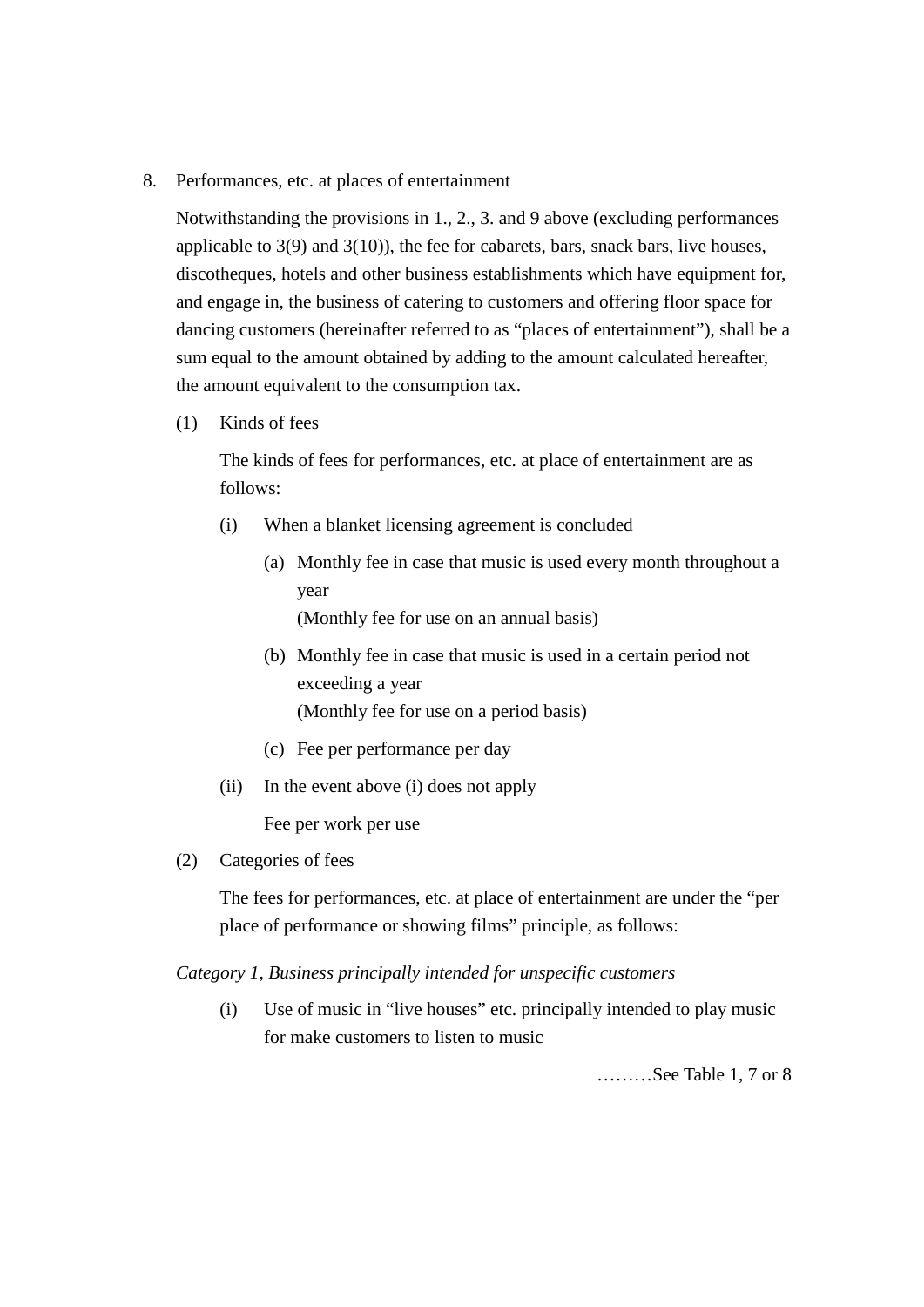(ii) Use of music in cabarets, "show pubs," "restaurant theaters," etc. principally intended to make customers enjoy shows, or entertainments, or to play music for making customers dance by fixing performance time

………See Table 2, 7 or 8

(iii) Use of music in discotheques, dance halls, etc. principally intended to offer floor space for dancing to customers throughout its business hour

………See Table 3 or 8

(iv) Use of music in bars, snack bars, Japanese style pub (izakaya), restaurant etc. applicable to other than category 1(i) to 1(iii)

………See Table 4, 7 or 8

*Category 2, Business principally intended for specific customers, such as groups of customers and invited guests*

(v) Facilities in wedding halls, restaurants, hotels, inns, etc. principally intended for reception

………See Table 5, 7 or 8

### *Category 3, Business principally intended to offer accommodation*

(vi) Lodging facilities, such as inns and hotels, principally intended to offer accommodation

………See Table 6 or 8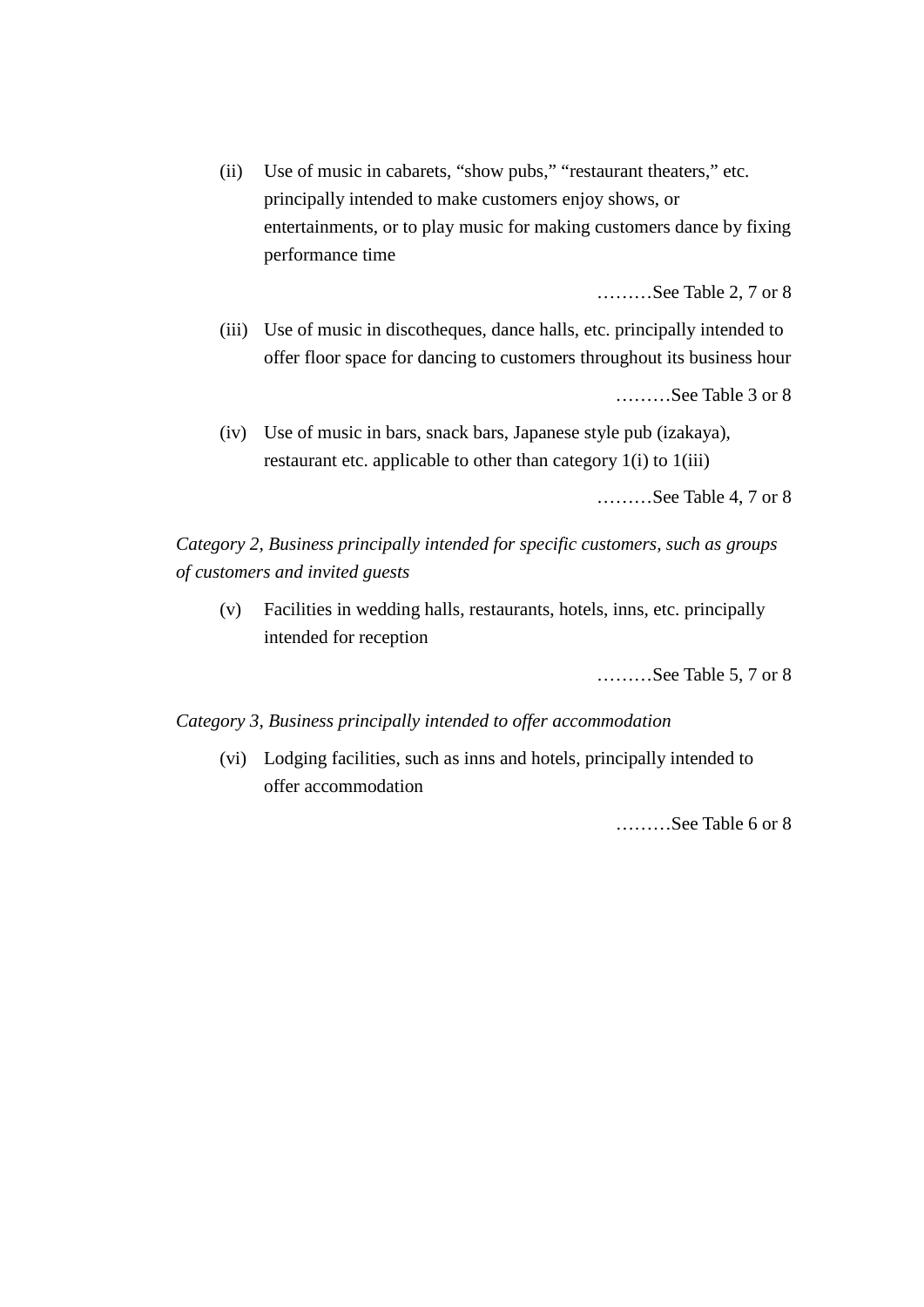## **Notes for Performances, etc. at places of Entertainment**

### *Performances*

(i) "Performances" mean Live performances or performances by means of phonograms

### *Live Performances, etc.*

(ii) "Live performances" means instrumental performances by means of pianos, guitars, etc. or singing by singers. However, the singing does not include such singing to the accompaniment of karaoke sing-alone machine.

### *Performance by means of phonograms*

- (iii) "Performances by means of phonograms" means those of works by means of phonograms on which the fixation of sounds was lawfully made. However, performances applicable to the provisions of Article 12 Background music (BGM), is not included.
- (iv) The fee for performances by means of phonograms by using equipment, or its similar ones intended to play music, such as by piano equipped with automatic performances mechanism and juke boxes (equipment allowing automatic performances by inserting a coin in a machine) shall be  $\frac{40}{100}$  of the monthly fee fixed in accordance with the playing time applicable to Table 4, or  $\frac{40}{100}$  of the fee per work per use applicable to Table 8-4.

### *Singing to the accompaniment to karaoke*

(v) Singing to the accompaniment of karaoke means singing of customers to the accompaniment of karaoke facilities.

### *Communication*

- (vi) "Communication" means the act to communicate in public the works which were transmitted in public through cable broadcasting, etc., by using receiving apparatus. However, communications applicable to the provisions of Article 12 Background music (BGM), is not included.
- (vii) When the provisions of Category 1(ii), 1(iii) and 3(vi) (communications made in facilities other than reception hall) shall apply, the fee for transmission is the amount mentioned in each Table.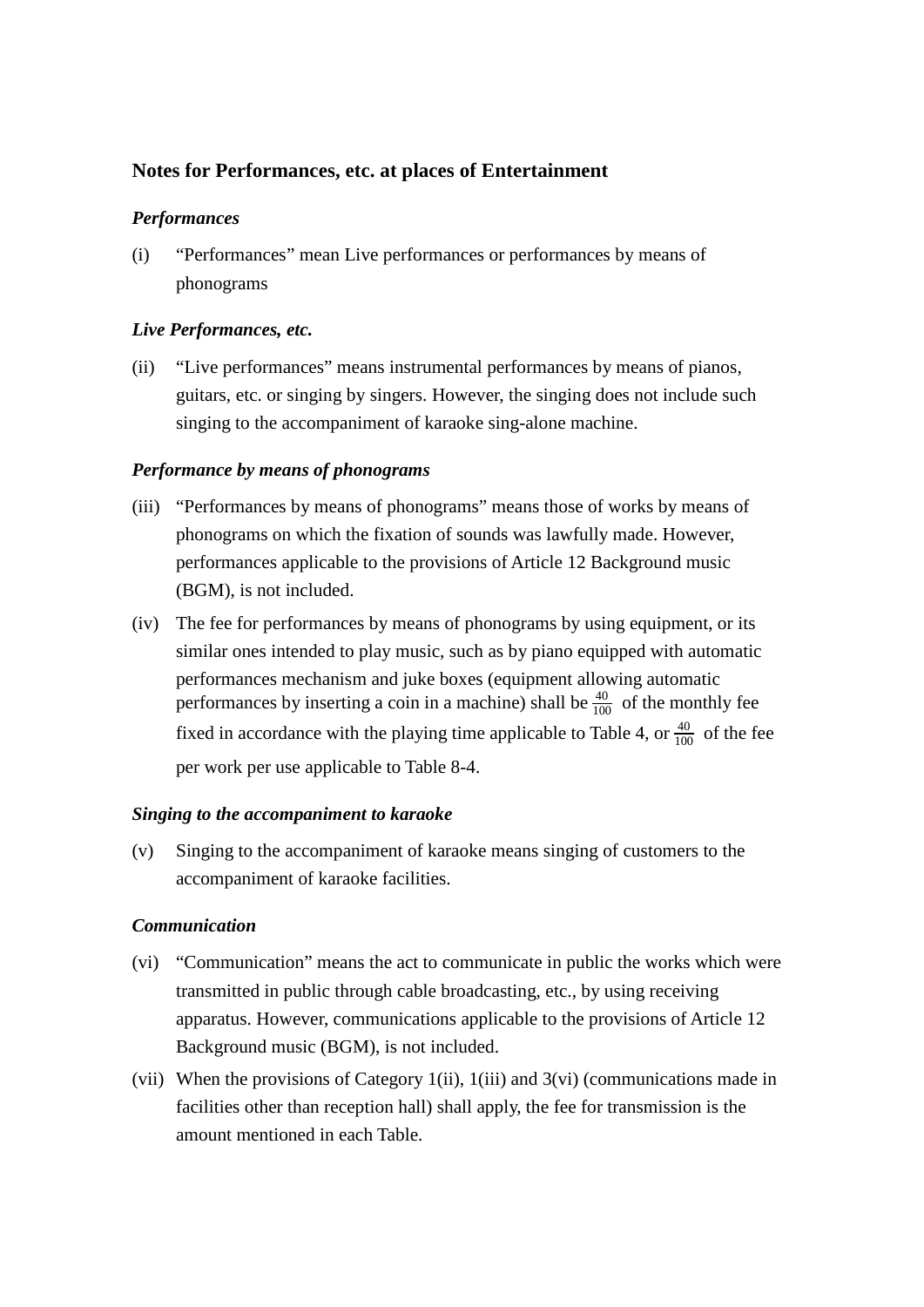### *Showing of videograms*

- (viii) "Videogram" means a recording on which a work is reproduced under the provisions of Article 7 providing for Videogram Recordings. The showing of videograms does not include showing of videograms made to be an accompaniment for singing.
- (ix) When Category 1(i), 1(ii), 1(iv) and 3(vi) (facilities other than reception hall) shall apply, the fee for the showing of videograms shall be  $\frac{60}{100}$  of the monthly fee mentioned in the relevant Tables (in case that the fee is classified in accordance with the playing time, the relevant classification shall apply), or  $\yen$ 2,000, that is a fee for an apparatus showing image (monitor), whichever is lower.
- (x) When Category 1(i) through 3(vi) shall apply, the fee per work per use for the showing of videograms shall be  $\frac{60}{100}$  of the fee for live performances as shown on Table 8.

### *Seating capacity, floor space*

- (xi) "Seating capacity" means the total number of seats that are provided at a place of entertainment.
- (xii) "Floor space" means:
	- (a) Total floor spaces for permitting customers to eat or drink, dance and sing (including aisles for customers usage), for Category 1(iii).
	- (b) The floor space principally provided for holding reception (space enclosed by a fixed partition such as a wall) for Category  $2(v)$ .
- (xiii) The number of seats shall be calculated as follows:
	- (a) Chairs, etc.

In the case of one-space chairs or seats, the number thereof shall be substituted for the seating capacity. In the case of bench-type chair (each with 2 or more places), the number produced by dividing the front width (in meters) of such chairs by 0.5 m shall be substituted for the seating capacity.

(b) Others

In the case of accommodations other than chairs or seats, the number produced by dividing the size of the space concerned by 1.5 sq.m. shall be substituted for the seating capacity.

(c) Deduction of the number of hostesses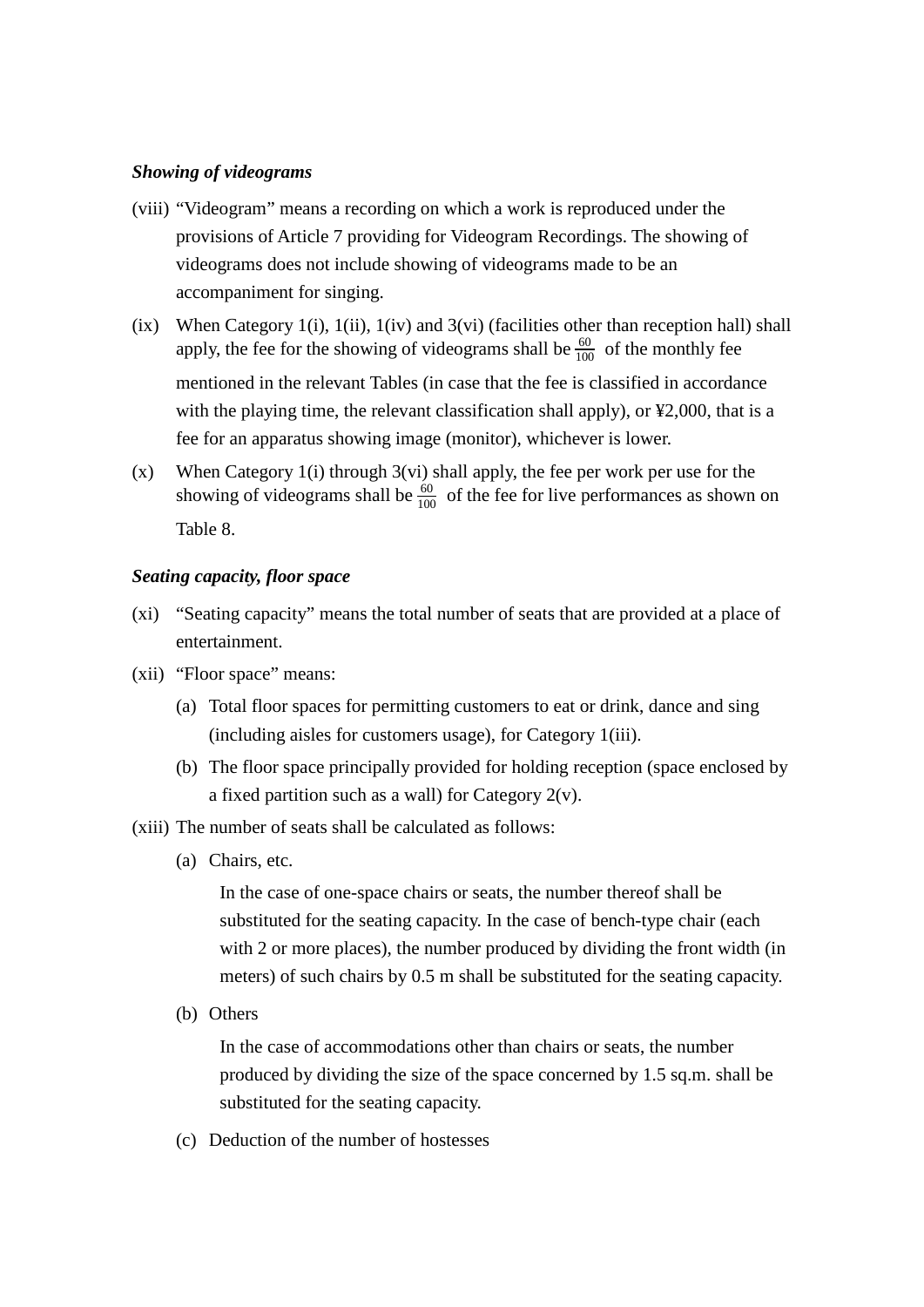When Category 1(ii) and 1(iv) shall apply, and at places of entertainment where businesses falling under the category mentioned in Paragraphs 1 and 2, Article 2 of the Law for regulating and aiming at adequacy of appropriate business of offering food and entertainment, are conducted with full-time hostesses and the equivalent employed, the seating capacity shall be the number obtained by subtracting from a seat capacity calculated under (a) or (b) above, the number of full-time hostesses and the equivalent with the maximum of  $\frac{20}{100}$  of the seating capacity exceeding 81 seats and  $\frac{10}{100}$  for 41 to 80 seats in Category 1(iv).

### *Standard unit charge*

(xiv) "Standard unit charge" shall mean the amount which each customer is normally required to pay (regardless of its name) after deducting tax. Its criteria are provided for in the regulation on implementation of the Tariffs.

#### *Monthly fee*

(xv) When the provisions of Table 5 through  $7(1)$  shall apply, the monthly fee for use every month throughout a year shall be the same as for use for a period not exceeding a year.

#### *Fee per work per use*

- (xvi) The fee per work per use means the fee required to pay for entire or partial use of a work per performance.
- (xvii) The fee per work per performance whose playing time exceeds 5 minutes shall be a sum equal to the amount obtained by adding to the fee for a playing time not exceeding 5 minutes, the same fee for each additional 5 minutes or part thereof.

#### *Special rules for fee calculation*

- (xviii) In Category 1(i), 1(ii) and 1(iv), the fee for monthly playing time not exceeding 10 hours shall be  $\frac{50}{100}$  of the fee for monthly playing time not exceeding 30 hours as provided in the applicable Table.
- (xix) In Category 1(i), 1(ii) and 1(iv), and in case annual blanket licensing agreement is concluded, and a sum may not be fixed as a monthly fee in accordance with the relevant Table, a monthly fee or an annual fee may be fixed by a method of calculating a fee per work per use with due regard to the frequency of use.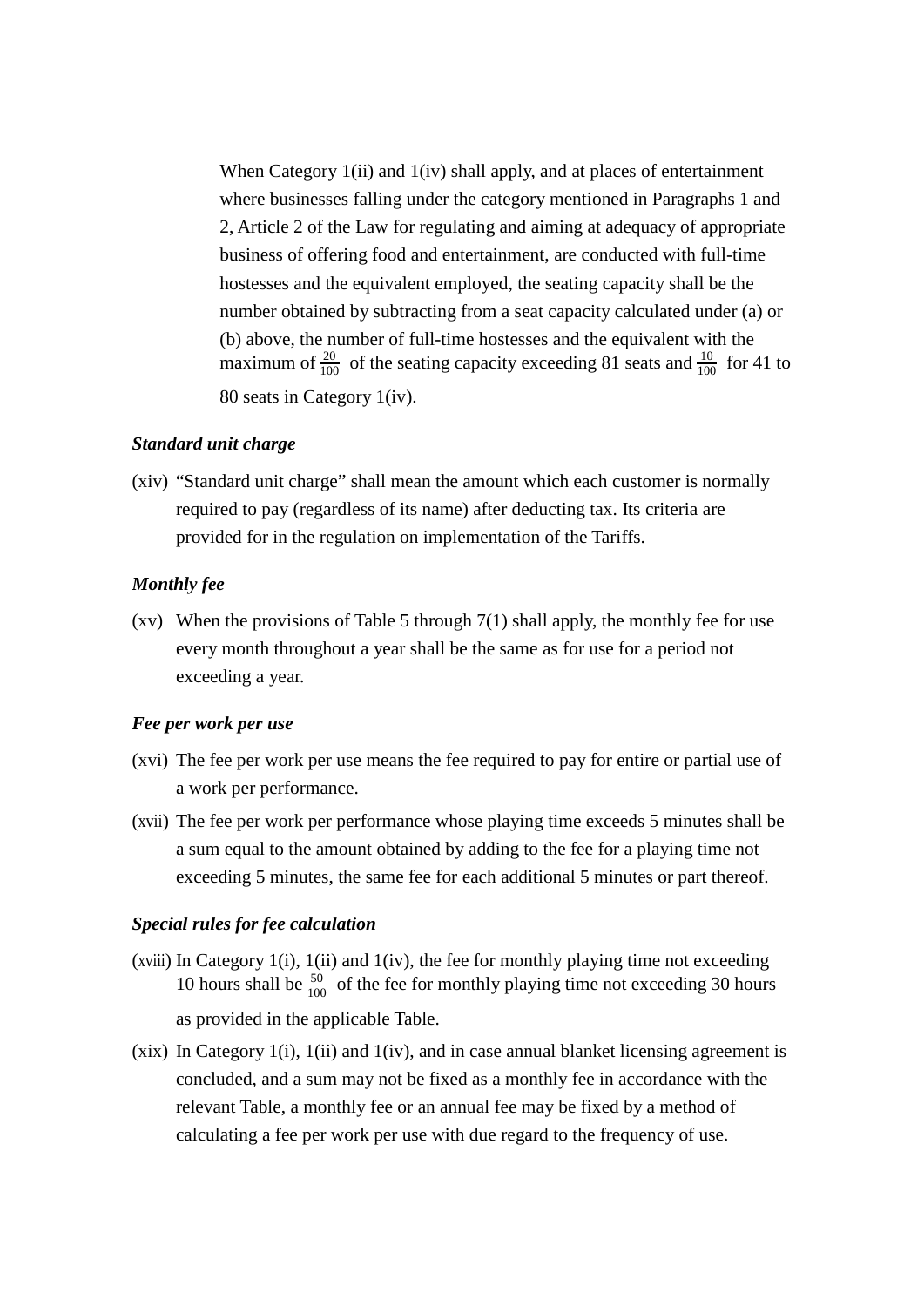In case the annual fee calculated in accordance with the above is lower than ¥12,000, it shall be ¥12,000 a year.

- (xx) In Category 1(iii), in the event of monthly performance days not exceeding 3 days, the fee per day shall be a sum equal to  $\frac{30}{100}$  of the fee for monthly performance days not exceeding 10 days mentioned in the Table. In this case, a day means a day from opening hour until closing hour in the facilities where the relevant performances take place.
- (xxi) In view of performances, showing of videograms and singing to the accompaniment of karaoke, the fee for a place using works in more than one manner of these, shall be calculated as follows:
	- (a) In Category 1(i), 1(ii) and 1(iv), when performances and performances by means of phonograms take place at the same time, playing time shall be a sum totaling the fee for each playing time, and monthly fee shall be the one as mentioned in Table or the fee totaling a sum for each type of use, whichever is lower.
	- (b) In Category 1(i), 1(ii) and 1(iv), when among performances, showing of videograms and singing to the accompaniment of karaoke, more than two types of performances take place at the same time, the fee shall be a sum totaling the fee applicable to each type of performances.
	- (c) In Category 1(iv), when among performances by means of phonograms falling under (iv) of this note, showing of videograms and singing to the accompaniment of karaoke, more than two types of performances take place at the same time, the fee shall be a sum totaling the fee applicable to each type of performances.
	- (d) In Category 3(vi) (limited to facilities other than reception hall), when among performances by means of phonograms, showing of videograms and singing to the accompaniment of karaoke, more than two types of performances take place at the same time, the fee shall be  $\frac{60}{100}$  of the monthly fee applicable to performances at facilities other than reception hall shown on Table 6(viii), or the fee totaling a sum for each type of use, whichever is lower.
	- (e) At facilities other than reception hall provided in Category 3(vi) when among performances by means of phonograms, showing of videograms and singing to the accompaniment of karaoke, more than two types of performances take place at the same time, the fee shall be monthly fee applicable to performances at facilities other than reception hall shown on Table 6.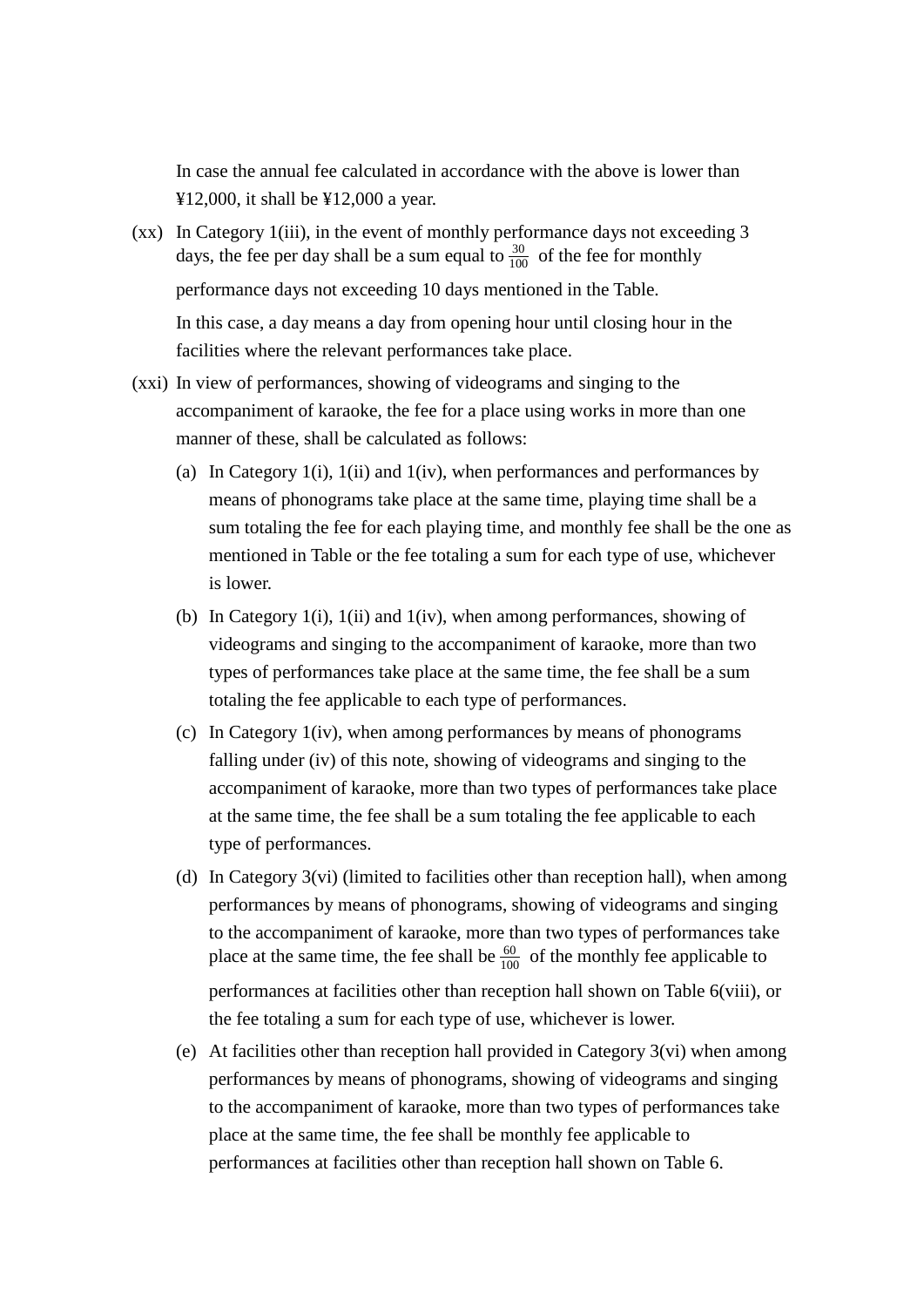- (f) Notwithstanding the provisions of (a), (b) and (c) above in Category 1(iv), the fee for the use of works for singing to the accompaniment of karaoke to which the note c. of Table 7(2) above are applicable shall be calculated as follows:
	- a. When live performances and singing to the accompaniment of karaoke are made, a total of the playing time and singing time shall be considered to be the applicable playing time, and the fee shall be a sum equal to the applicable fee for live performances calculated on this playing time as shown on Table 4 applicable.
	- b. When performances by means of phonograms or showing of videograms and singing to the accompaniment of karaoke are made, the fee shall be the amount provided in the Table 7(1).

### *Others*

(xxii) With respect to performances, etc. at places of entertainment, in the event the type of use or some specific circumstances prevent the rates under this Article from being applicable, other appropriate fees may be determined within the scope of the rates fixed in accordance with this Article upon negotiation with the user.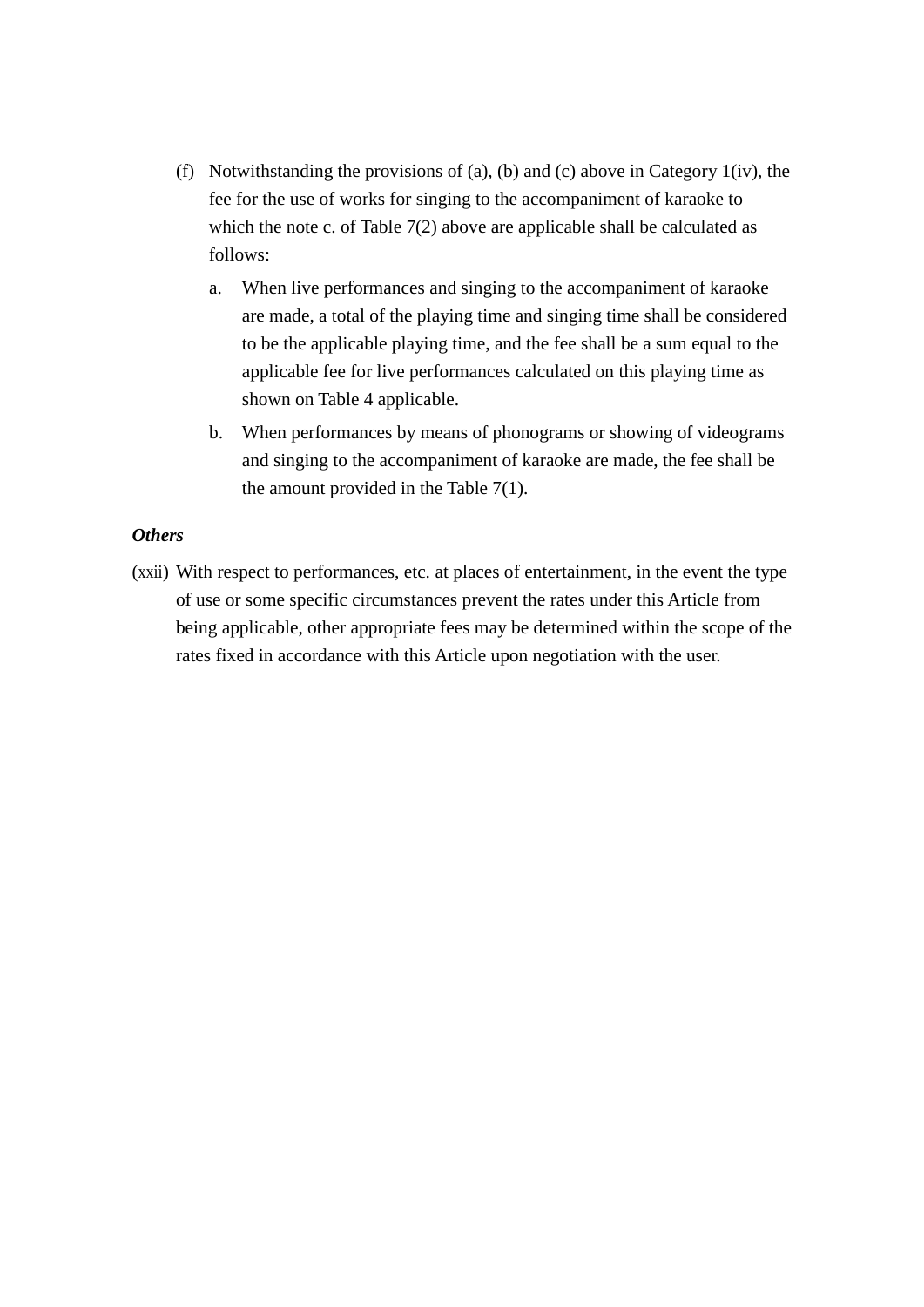### TABLES

# (i) When a blanket licensing agreement is concluded

### Table 1 (Category 1(i))

|                     | Manner of<br>performance | Performances that take place<br>for up to 30 hours a month |                                             | Performances that take place<br>for more than 30 hours and<br>up to 60 hours a month |                                             | Performances whose total<br>playing time exceeds 60<br>hours a month |                                             |
|---------------------|--------------------------|------------------------------------------------------------|---------------------------------------------|--------------------------------------------------------------------------------------|---------------------------------------------|----------------------------------------------------------------------|---------------------------------------------|
| Seating<br>capacity | Standard<br>unit charge  | Monthly fee<br>for use on an<br>annual basis               | Monthly fee<br>for use on a<br>period basis | Monthly fee<br>for use on an<br>annual basis                                         | Monthly fee<br>for use on a<br>period basis | Monthly fee<br>for use on an<br>annual basis                         | Monthly fee<br>for use on a<br>period basis |
| <b>Not</b>          | Not exceeding ¥1,000     | ¥8,000                                                     | ¥10,000                                     | ¥12,000                                                                              | ¥15,000                                     | ¥20,000                                                              | ¥25,000                                     |
| exceeding           | Not exceeding ¥2,000     | ¥10,000                                                    | ¥12,500                                     | ¥15,000                                                                              | ¥18,750                                     | ¥24,000                                                              | ¥30,000                                     |
| 20                  | Not exceeding ¥3,000     | ¥12,000                                                    | ¥15,000                                     | ¥17,000                                                                              | ¥21,250                                     | ¥28,000                                                              | ¥35,000                                     |
| <b>Not</b>          | Not exceeding ¥1,000     | ¥12,000                                                    | ¥15,000                                     | ¥17,000                                                                              | ¥21,250                                     | ¥27,000                                                              | ¥33,750                                     |
| exceeding           | Not exceeding ¥2,000     | ¥14,000                                                    | ¥17,500                                     | ¥21,000                                                                              | 426,250                                     | ¥33,000                                                              | ¥41,250                                     |
| 30                  | Not exceeding ¥3,000     | ¥16,000                                                    | ¥20,000                                     | ¥24,000                                                                              | ¥30,000                                     | ¥38,000                                                              | ¥47,500                                     |
| <b>Not</b>          | Not exceeding ¥1,000     | ¥15,000                                                    | ¥18,750                                     | ¥22,000                                                                              | ¥27,500                                     | ¥36,000                                                              | ¥45,000                                     |
| exceeding           | Not exceeding ¥2,000     | ¥18,000                                                    | ¥22,500                                     | ¥27,000                                                                              | ¥33,750                                     | ¥44,000                                                              | ¥55,000                                     |
| 40                  | Not exceeding ¥3,000     | ¥21,000                                                    | ¥26,250                                     | ¥31,000                                                                              | ¥38,750                                     | ¥51,000                                                              | ¥63,750                                     |
| <b>Not</b>          | Not exceeding ¥1,000     | ¥18,000                                                    | ¥22,500                                     | ¥27,000                                                                              | ¥33,750                                     | ¥45,000                                                              | ¥56,250                                     |
| exceeding           | Not exceeding ¥2,000     | ¥22,000                                                    | ¥27,500                                     | ¥33,000                                                                              | ¥41,250                                     | ¥54,000                                                              | ¥67,500                                     |
| 60                  | Not exceeding ¥3,000     | ¥26,000                                                    | ¥32,500                                     | ¥38,000                                                                              | ¥47,500                                     | ¥63,000                                                              | ¥78,750                                     |
| <b>Not</b>          | Not exceeding ¥1,000     | ¥22,000                                                    | ¥27,500                                     | ¥33,000                                                                              | ¥41,250                                     | ¥54,000                                                              | ¥67,500                                     |
| exceeding           | Not exceeding ¥2,000     | ¥27,000                                                    | ¥33,750                                     | ¥40,000                                                                              | ¥50,000                                     | ¥65,000                                                              | ¥81,250                                     |
| 80                  | Not exceeding ¥3,000     | ¥32,000                                                    | ¥40,000                                     | ¥47,000                                                                              | ¥58,750                                     | ¥76,000                                                              | ¥95,000                                     |
| <b>Not</b>          | Not exceeding ¥1,000     | ¥30,000                                                    | ¥37,500                                     | ¥44,000                                                                              | ¥55,000                                     | ¥72,000                                                              | ¥90,000                                     |
| exceeding           | Not exceeding ¥2,000     | ¥36,000                                                    | ¥45,000                                     | ¥53,000                                                                              | 466,250                                     | ¥87,000                                                              | ¥108,750                                    |
| 120                 | Not exceeding ¥3,000     | ¥42,000                                                    | ¥52,500                                     | ¥62,000                                                                              | ¥77,500                                     | ¥101,000                                                             | ¥126,250                                    |
| <b>Not</b>          | Not exceeding ¥1,000     | ¥36,000                                                    | ¥45,000                                     | ¥54,000                                                                              | ¥67,500                                     | ¥90,000                                                              | ¥112,500                                    |
| exceeding           | Not exceeding ¥2,000     | ¥44,000                                                    | ¥55,000                                     | 465,000                                                                              | ¥81,250                                     | ¥108,000                                                             | ¥135,000                                    |
| 160                 | Not exceeding ¥3,000     | ¥51,000                                                    | ¥63,750                                     | ¥76,000                                                                              | ¥95,000                                     | ¥126,000                                                             | ¥157,500                                    |
| <b>Not</b>          | Not exceeding ¥1,000     | ¥44,000                                                    | ¥55,000                                     | 465,000                                                                              | ¥81,250                                     | ¥108,000                                                             | ¥135,000                                    |
| exceeding           | Not exceeding ¥2,000     | ¥52,000                                                    | 465,000                                     | ¥78,000                                                                              | ¥97,500                                     | ¥130,000                                                             | ¥162,500                                    |
| 200                 | Not exceeding ¥3,000     | ¥ $61,000$                                                 | ¥76,250                                     | ¥91,000                                                                              | ¥113,750                                    | ¥152,000                                                             | ¥190,000                                    |
| <b>Not</b>          | Not exceeding ¥1,000     | ¥58,000                                                    | ¥72,500                                     | ¥87,000                                                                              | ¥108,750                                    | ¥144,000                                                             | ¥180,000                                    |
| exceeding           | Not exceeding ¥2,000     | ¥70,000                                                    | ¥87,500                                     | ¥105,000                                                                             | ¥131,250                                    | ¥173,000                                                             | ¥216,250                                    |
| 300                 | Not exceeding ¥3,000     | ¥82,000                                                    | ¥102,500                                    | ¥122,000                                                                             | ¥152,500                                    | ¥202,000                                                             | ¥252,500                                    |
| <b>Not</b>          | Not exceeding ¥1,000     | ¥72,000                                                    | ¥90,000                                     | ¥108,000                                                                             | ¥135,000                                    | ¥180,000                                                             | ¥225,000                                    |
| exceeding           | Not exceeding ¥2,000     | ¥87,000                                                    | ¥108,750                                    | ¥130,000                                                                             | ¥162,500                                    | ¥216,000                                                             | ¥270,000                                    |
| 400                 | Not exceeding ¥3,000     | ¥102,000                                                   | ¥127,500                                    | ¥152,000                                                                             | ¥190,000                                    | ¥252,000                                                             | ¥315,000                                    |
| Not                 | Not exceeding ¥1,000     | ¥87,000                                                    | ¥108,750                                    | ¥130,000                                                                             | ¥162,500                                    | ¥216,000                                                             | ¥270,000                                    |
| exceeding           | Not exceeding ¥2,000     | ¥104,000                                                   | ¥130,000                                    | ¥156,000                                                                             | ¥195,000                                    | ¥260,000                                                             | ¥325,000                                    |
| 500                 | Not exceeding ¥3,000     | ¥122,000                                                   | ¥152,500                                    | ¥182,000                                                                             | ¥227,500                                    | ¥303,000                                                             | ¥378,750                                    |
|                     | Not exceeding ¥1,000     | ¥116,000                                                   | ¥145,000                                    | ¥173,000                                                                             | ¥216,250                                    | ¥288,000                                                             | ¥360,000                                    |
| Exceeding           | Not exceeding ¥2,000     | ¥139,000                                                   | ¥173,750                                    | ¥208,000                                                                             | ¥260,000                                    | ¥346,000                                                             | ¥432,500                                    |
| 500                 | Not exceeding ¥3,000     | ¥162,000                                                   | ¥202,500                                    | ¥243,000                                                                             | ¥303,750                                    | ¥404,000                                                             | ¥505,000                                    |

In the event of a standard unit charge exceeding ¥3,000, the fee shall be a sum equal to the amount obtained by adding to the applicable fee for charge "Not exceeding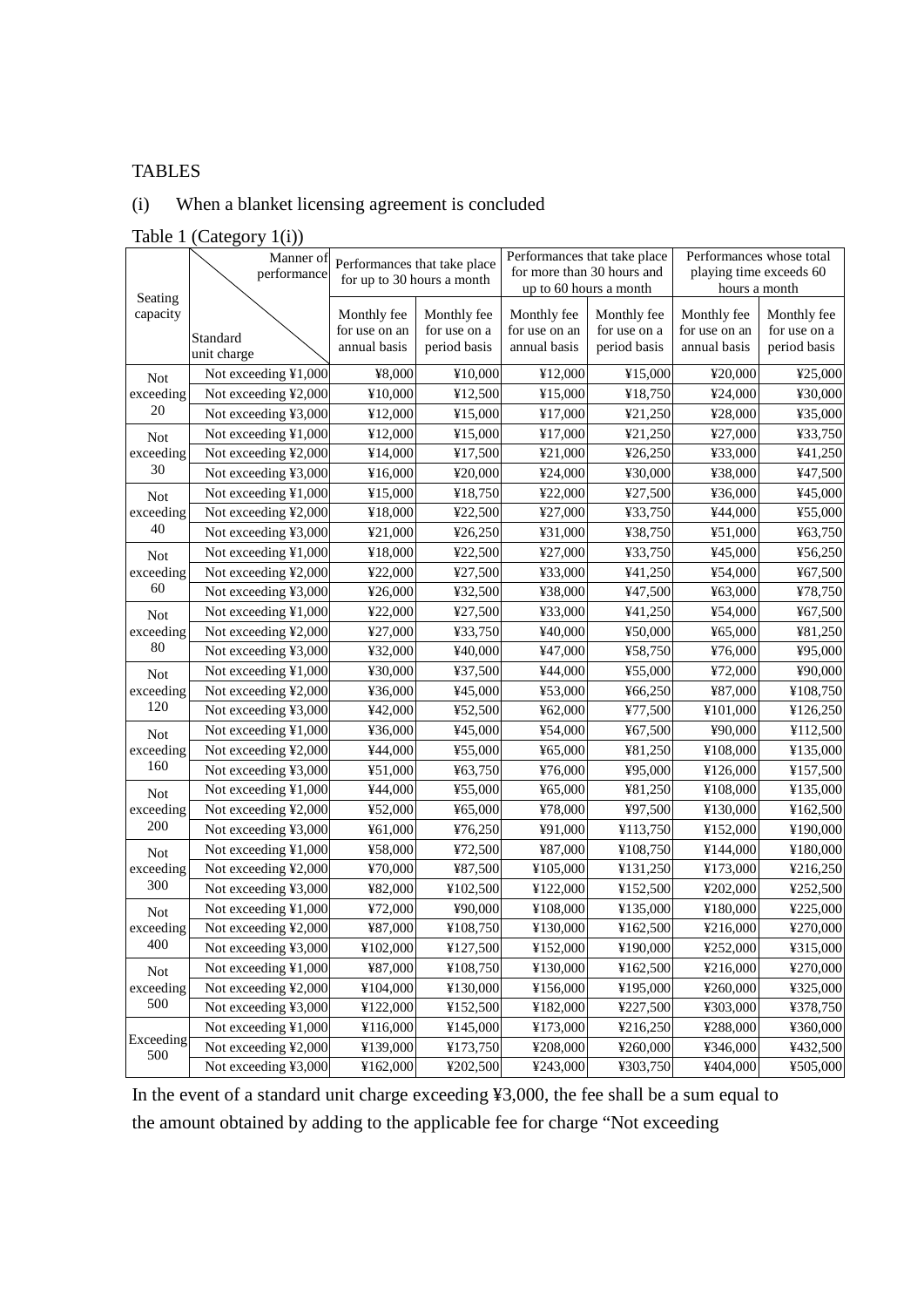¥3,000,"  $\frac{20}{100}$  of the applicable fee for charge "Not exceeding ¥1,000" for each additional ¥1,000 or part thereof.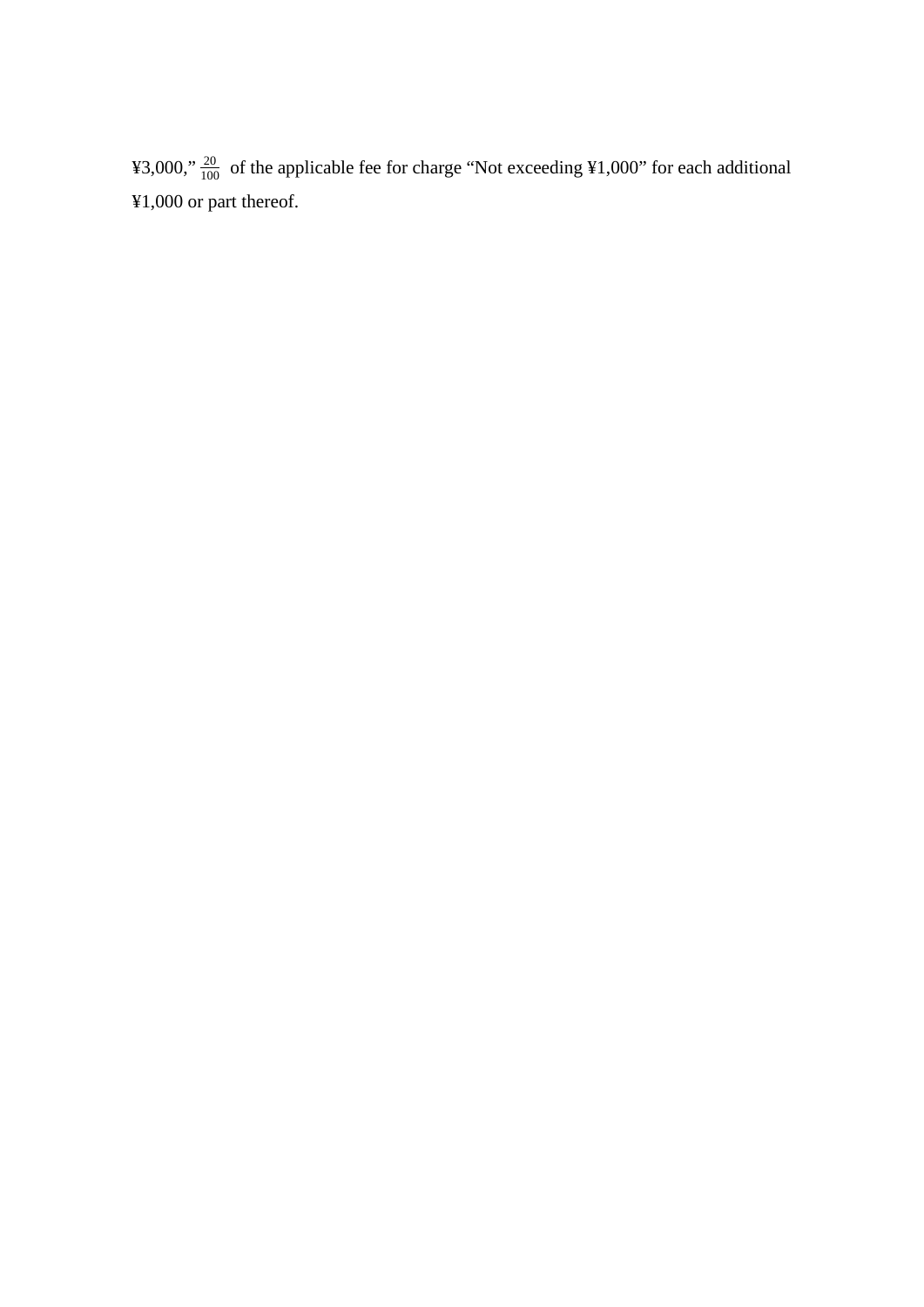| Seating          | performance             | Manner of Performances that take place<br>for up to 30 hours a month |                                             | Performances that take place<br>for more than 30 hours and<br>up to 60 hours a month |                                             | Performances whose total<br>playing time exceeds 60<br>hours a month |                                             |
|------------------|-------------------------|----------------------------------------------------------------------|---------------------------------------------|--------------------------------------------------------------------------------------|---------------------------------------------|----------------------------------------------------------------------|---------------------------------------------|
| capacity         | Standard<br>unit charge | Monthly fee<br>for use on an<br>annual basis                         | Monthly fee<br>for use on a<br>period basis | Monthly fee<br>for use on an<br>annual basis                                         | Monthly fee<br>for use on a<br>period basis | Monthly fee<br>for use on an<br>annual basis                         | Monthly fee<br>for use on a<br>period basis |
|                  | Not exceeding ¥1,000    | ¥12,000                                                              | ¥15,000                                     | ¥17,000                                                                              | ¥21,250                                     | ¥27,000                                                              | ¥33,750                                     |
|                  | Not exceeding ¥3,000    | ¥15,000                                                              | ¥18,750                                     | ¥22,000                                                                              | ¥27,500                                     | ¥36,000                                                              | ¥45,000                                     |
| <b>Not</b>       | Not exceeding ¥5,000    | ¥18,000                                                              | ¥22,500                                     | ¥27,000                                                                              | ¥33,750                                     | ¥45,000                                                              | ¥56,250                                     |
| exceeding<br>40  | Not exceeding ¥10,000   | ¥22,000                                                              | 427,500                                     | ¥33,000                                                                              | ¥41,250                                     | ¥54,000                                                              | ¥67,500                                     |
|                  | Not exceeding ¥15,000   | ¥26,000                                                              | ¥32,500                                     | ¥38,000                                                                              | ¥47,500                                     | ¥63,000                                                              | ¥78,750                                     |
|                  | Not exceeding ¥20,000   | ¥30,000                                                              | ¥37,500                                     | ¥44,000                                                                              | ¥55,000                                     | ¥72,000                                                              | ¥90,000                                     |
|                  | Not exceeding ¥1,000    | ¥14,000                                                              | ¥17,500                                     | ¥21,000                                                                              | ¥26,250                                     | ¥35,000                                                              | ¥43,750                                     |
|                  | Not exceeding ¥3,000    | ¥19,000                                                              | ¥23,750                                     | ¥28,000                                                                              | ¥35,000                                     | ¥46,000                                                              | ¥57,500                                     |
| <b>Not</b>       | Not exceeding ¥5,000    | ¥23,000                                                              | ¥28,750                                     | ¥35,000                                                                              | ¥43,750                                     | ¥57,000                                                              | ¥71,250                                     |
| exceeding<br>60  | Not exceeding ¥10,000   | ¥28,000                                                              | ¥35,000                                     | ¥42,000                                                                              | ¥52,500                                     | ¥69,000                                                              | ¥86,250                                     |
|                  | Not exceeding ¥15,000   | ¥32,000                                                              | ¥40,000                                     | ¥48,000                                                                              | ¥60,000                                     | ¥80,000                                                              | ¥100,000                                    |
|                  | Not exceeding ¥20,000   | ¥37,000                                                              | ¥46,250                                     | ¥55,000                                                                              | ¥68,750                                     | ¥92,000                                                              | ¥115,000                                    |
|                  | Not exceeding ¥1,000    | ¥17,000                                                              | ¥21,250                                     | ¥25,000                                                                              | ¥31,250                                     | ¥41,000                                                              | ¥51,250                                     |
|                  | Not exceeding ¥3,000    | ¥23,000                                                              | ¥28,750                                     | ¥33,000                                                                              | ¥41,250                                     | ¥55,000                                                              | ¥68,750                                     |
| <b>Not</b>       | Not exceeding ¥5,000    | ¥28,000                                                              | ¥35,000                                     | ¥41,000                                                                              | ¥51,250                                     | ¥68,000                                                              | ¥85,000                                     |
| exceeding<br>80  | Not exceeding ¥10,000   | ¥34,000                                                              | ¥42,500                                     | ¥50,000                                                                              | ¥62,500                                     | ¥82,000                                                              | ¥102,500                                    |
|                  | Not exceeding ¥15,000   | ¥39,000                                                              | ¥48,750                                     | ¥58,000                                                                              | ¥72,500                                     | ¥96,000                                                              | ¥120,000                                    |
|                  | Not exceeding ¥20,000   | ¥44,000                                                              | ¥55,000                                     | ¥66,000                                                                              | ¥82,500                                     | ¥109,000                                                             | ¥136,250                                    |
|                  | Not exceeding ¥1,000    | ¥20,000                                                              | ¥25,000                                     | ¥30,000                                                                              | ¥37,500                                     | ¥49,000                                                              | ¥61,250                                     |
|                  | Not exceeding ¥3,000    | ¥27,000                                                              | ¥33,750                                     | ¥40,000                                                                              | ¥50,000                                     | 465,000                                                              | ¥81,250                                     |
| <b>Not</b>       | Not exceeding ¥5,000    | ¥33,000                                                              | ¥41,250                                     | ¥49,000                                                                              | ¥61,250                                     | ¥81,000                                                              | ¥101,250                                    |
| exceeding<br>120 | Not exceeding ¥10,000   | ¥40,000                                                              | ¥50,000                                     | ¥59,000                                                                              | ¥73,750                                     | ¥98,000                                                              | ¥122,500                                    |
|                  | Not exceeding ¥15,000   | ¥46,000                                                              | ¥57,500                                     | ¥69,000                                                                              | ¥86,250                                     | ¥114,000                                                             | ¥142,500                                    |
|                  | Not exceeding ¥20,000   | ¥53,000                                                              | ¥66,250                                     | ¥79,000                                                                              | ¥98,750                                     | ¥130,000                                                             | ¥162,500                                    |
|                  | Not exceeding ¥1,000    | ¥26,000                                                              | ¥32,500                                     | ¥38,000                                                                              | ¥47,500                                     | ¥ $62,000$                                                           | ¥77,500                                     |
|                  | Not exceeding ¥3,000    | ¥34,000                                                              | ¥42,500                                     | ¥50,000                                                                              | ¥62,500                                     | ¥82,000                                                              | ¥102,500                                    |
| <b>Not</b>       | Not exceeding ¥5,000    | ¥42,000                                                              | ¥52,500                                     | ¥ $62,000$                                                                           | ¥77,500                                     | ¥102,000                                                             | ¥127,500                                    |
| exceeding<br>160 | Not exceeding ¥10,000   | ¥50,000                                                              | ¥62,500                                     | ¥75,000                                                                              | ¥93,750                                     | ¥123,000                                                             | ¥153,750                                    |
|                  | Not exceeding ¥15,000   | ¥58,000                                                              | ¥72,500                                     | ¥87,000                                                                              | ¥108,750                                    | ¥143,000                                                             | ¥178,750                                    |
|                  | Not exceeding ¥20,000   | ¥67,000                                                              | ¥83,750                                     | ¥100,000                                                                             | ¥125,000                                    | ¥164,000                                                             | ¥205,000                                    |
|                  | Not exceeding ¥1,000    | ¥30,000                                                              | ¥37,500                                     | ¥45,000                                                                              | ¥56,250                                     | ¥74,000                                                              | ¥92,500                                     |
|                  | Not exceeding ¥3,000    | ¥40,000                                                              | ¥50,000                                     | ¥60,000                                                                              | ¥75,000                                     | ¥98,000                                                              | ¥122,500                                    |
| Not              | Not exceeding ¥5,000    | ¥50,000                                                              | ¥62,500                                     | ¥74,000                                                                              | ¥92,500                                     | ¥122,000                                                             | ¥152,500                                    |
| exceeding<br>200 | Not exceeding ¥10,000   | ¥60,000                                                              | ¥75,000                                     | ¥89,000                                                                              | ¥111,250                                    | ¥147,000                                                             | ¥183,750                                    |
|                  | Not exceeding ¥15,000   | ¥70,000                                                              | ¥87,500                                     | ¥104,000                                                                             | ¥130,000                                    | ¥171,000                                                             | ¥213,750                                    |
|                  | Not exceeding ¥20,000   | ¥80,000                                                              | ¥100,000                                    | ¥119,000                                                                             | ¥148,750                                    | ¥196,000                                                             | ¥245,000                                    |
|                  | Not exceeding ¥1,000    | ¥40,000                                                              | ¥50,000                                     | ¥59,000                                                                              | ¥73,750                                     | ¥98,000                                                              | ¥122,500                                    |
|                  | Not exceeding ¥3,000    | ¥53,000                                                              | ¥66,250                                     | ¥79,000                                                                              | ¥98,750                                     | ¥130,000                                                             | ¥162,500                                    |
| Not              | Not exceeding ¥5,000    | ¥66,000                                                              | ¥82,500                                     | ¥98,000                                                                              | ¥122,500                                    | ¥162,000                                                             | ¥202,500                                    |
| exceeding<br>300 | Not exceeding ¥10,000   | ¥79,000                                                              | ¥98,750                                     | ¥118,000                                                                             | ¥147,500                                    | ¥195,000                                                             | ¥243,750                                    |
|                  | Not exceeding ¥15,000   | ¥92,000                                                              | ¥115,000                                    | ¥138,000                                                                             | ¥172,500                                    | ¥227,000                                                             | ¥283,750                                    |
|                  | Not exceeding ¥20,000   | ¥105,000                                                             | ¥131,250                                    | ¥157,000                                                                             | ¥196,250                                    | ¥260,000                                                             | ¥325,000                                    |

Table 2 (Category 1(ii))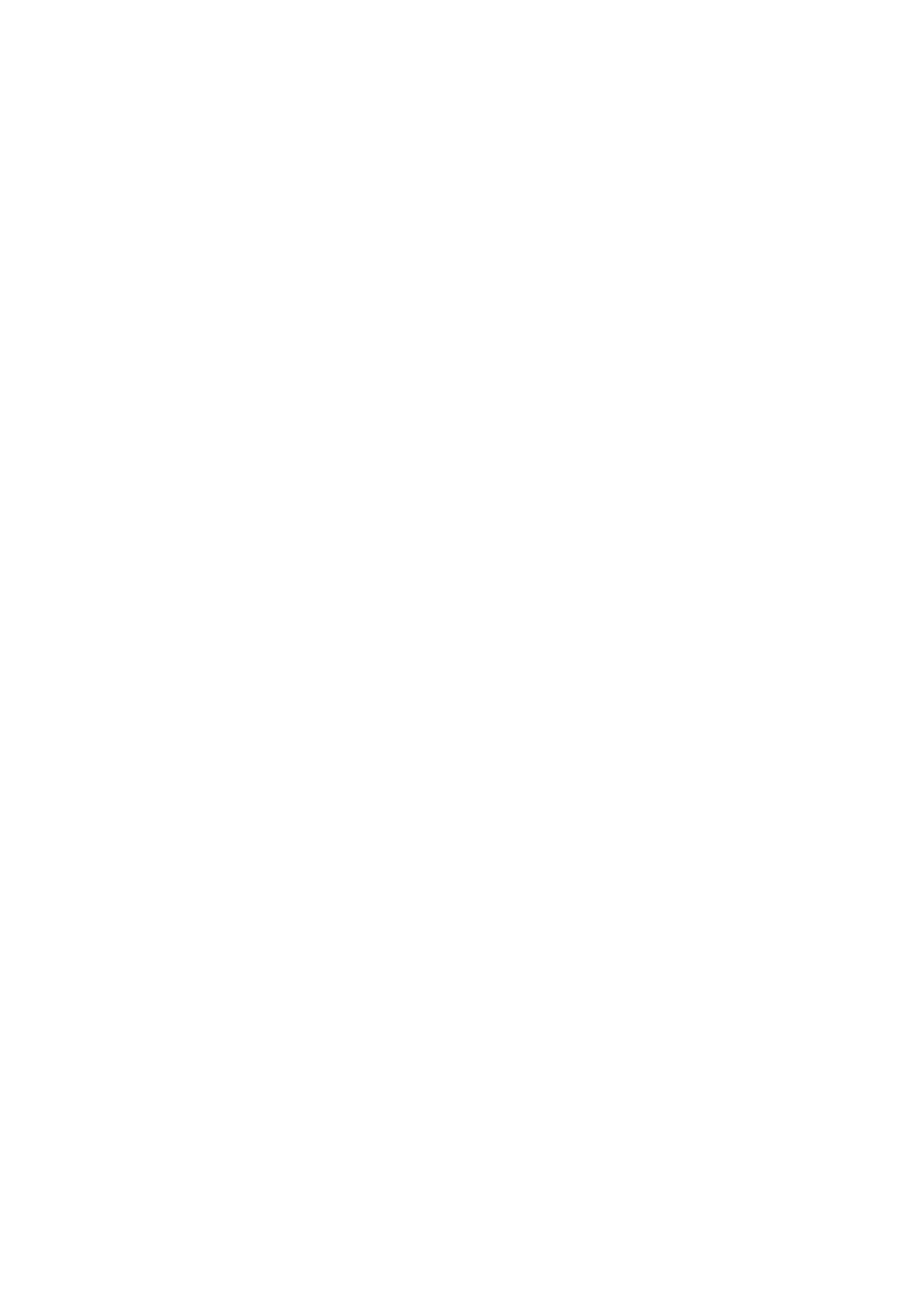|                         | Manner of<br>performance | Performances that take place<br>for up to 30 hours a month |                                             | Performances that take place<br>for more than 30 hours and<br>up to 60 hours a month |                                             | Performances whose total<br>playing time exceeds 60<br>hours a month |                                             |
|-------------------------|--------------------------|------------------------------------------------------------|---------------------------------------------|--------------------------------------------------------------------------------------|---------------------------------------------|----------------------------------------------------------------------|---------------------------------------------|
| Seating<br>capacity     | Standard<br>unit charge  | Monthly fee<br>for use on an<br>annual basis               | Monthly fee<br>for use on a<br>period basis | Monthly fee<br>for use on an<br>annual basis                                         | Monthly fee<br>for use on a<br>period basis | Monthly fee<br>for use on an<br>annual basis                         | Monthly fee<br>for use on a<br>period basis |
|                         | Not exceeding ¥1,000     | ¥50,000                                                    | ¥62,500                                     | ¥74,000                                                                              | ¥92,500                                     | ¥122,000                                                             | ¥152,500                                    |
|                         | Not exceeding ¥3,000     | ¥66,000                                                    | ¥82,500                                     | ¥98,000                                                                              | ¥122,500                                    | ¥163,000                                                             | ¥203,750                                    |
| <b>Not</b>              | Not exceeding ¥5,000     | ¥82,000                                                    | ¥102,500                                    | ¥122,000                                                                             | ¥152,500                                    | ¥203,000                                                             | ¥253,750                                    |
| exceeding<br>400        | Not exceeding ¥10,000    | ¥98,000                                                    | ¥122,500                                    | ¥147,000                                                                             | ¥183,750                                    | ¥244,000                                                             | ¥305,000                                    |
|                         | Not exceeding ¥15,000    | ¥114,000                                                   | ¥142,500                                    | ¥171,000                                                                             | ¥213,750                                    | ¥285,000                                                             | ¥356,250                                    |
|                         | Not exceeding ¥20,000    | ¥131,000                                                   | ¥163,750                                    | ¥196,000                                                                             | ¥245,000                                    | ¥325,000                                                             | ¥406,250                                    |
|                         | Not exceeding ¥1,000     | ¥59,000                                                    | ¥73,750                                     | ¥88,000                                                                              | ¥110,000                                    | ¥146,000                                                             | ¥182,500                                    |
|                         | Not exceeding ¥3,000     | ¥78,000                                                    | ¥97,500                                     | ¥117,000                                                                             | ¥146,250                                    | ¥195,000                                                             | ¥243,750                                    |
| <b>Not</b><br>exceeding | Not exceeding ¥5,000     | ¥98,000                                                    | ¥122,500                                    | ¥146,000                                                                             | ¥182,500                                    | ¥243,000                                                             | ¥303,750                                    |
| 500                     | Not exceeding ¥10,000    | ¥118,000                                                   | ¥147,500                                    | ¥176,000                                                                             | ¥220,000                                    | ¥292,000                                                             | ¥365,000                                    |
|                         | Not exceeding ¥15,000    | ¥137,000                                                   | ¥171,250                                    | ¥205,000                                                                             | ¥256,250                                    | ¥341,000                                                             | ¥426,250                                    |
|                         | Not exceeding ¥20,000    | ¥156,000                                                   | ¥195,000                                    | ¥234,000                                                                             | ¥292,500                                    | ¥389,000                                                             | ¥486,250                                    |
|                         | Not exceeding ¥1,000     | ¥78,000                                                    | ¥97,500                                     | ¥117,000                                                                             | ¥146,250                                    | ¥195,000                                                             | ¥243,750                                    |
|                         | Not exceeding ¥3,000     | ¥104,000                                                   | ¥130,000                                    | ¥156,000                                                                             | ¥195,000                                    | ¥260,000                                                             | ¥325,000                                    |
| <b>Not</b><br>exceeding | Not exceeding ¥5,000     | ¥130,000                                                   | ¥162,500                                    | ¥195,000                                                                             | ¥243,750                                    | ¥324,000                                                             | ¥405,000                                    |
| 750                     | Not exceeding ¥10,000    | ¥156,000                                                   | ¥195,000                                    | ¥234,000                                                                             | ¥292,500                                    | ¥389,000                                                             | ¥486,250                                    |
|                         | Not exceeding ¥15,000    | ¥182,000                                                   | ¥227,500                                    | ¥273,000                                                                             | ¥341,250                                    | ¥454,000                                                             | ¥567,500                                    |
|                         | Not exceeding ¥20,000    | ¥208,000                                                   | ¥260,000                                    | ¥312,000                                                                             | ¥390,000                                    | ¥519,000                                                             | ¥648,750                                    |
|                         | Not exceeding ¥1,000     | ¥98,000                                                    | ¥122,500                                    | ¥146,000                                                                             | ¥182,500                                    | ¥243,000                                                             | ¥303,750                                    |
|                         | Not exceeding ¥3,000     | ¥130,000                                                   | ¥162,500                                    | ¥195,000                                                                             | ¥243,750                                    | ¥324,000                                                             | ¥405,000                                    |
| Exceeding               | Not exceeding ¥5,000     | ¥162,000                                                   | ¥202,500                                    | ¥243,000                                                                             | ¥303,750                                    | ¥405,000                                                             | ¥506,250                                    |
| 750                     | Not exceeding ¥10,000    | ¥195,000                                                   | ¥243,750                                    | ¥292,000                                                                             | ¥365,000                                    | ¥486,000                                                             | ¥607,500                                    |
|                         | Not exceeding ¥15,000    | ¥228,000                                                   | ¥285,000                                    | ¥341,000                                                                             | ¥426,250                                    | ¥567,000                                                             | ¥708,750                                    |
|                         | Not exceeding ¥20,000    | ¥260,000                                                   | ¥325,000                                    | ¥389,000                                                                             | ¥486,250                                    | ¥648,000                                                             | ¥810,000                                    |

Table 2 (Category 1(ii))

In the event of a standard unit charge exceeding ¥20,000, the fee shall be a sum equal to the amount obtained by adding to the applicable fee for charge "Not exceeding ¥20,000,"  $\frac{20}{100}$  of the applicable fee for charge "Not exceeding ¥5,000" for each additional ¥5,000 or part thereof.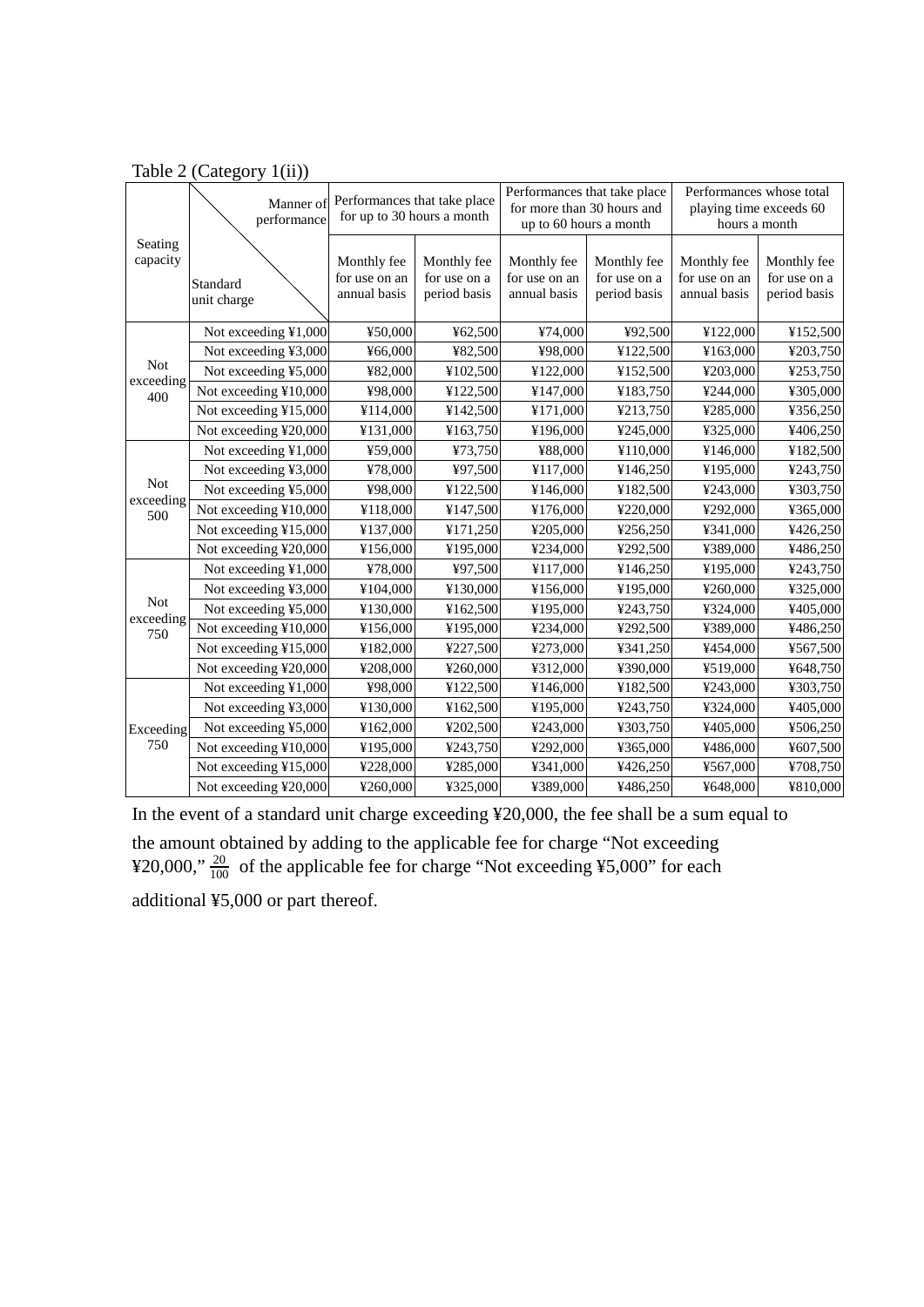| Floor                   | Manner of<br>performance |               | Performances that take place<br>for up to 10 days a month | Performances that take place<br>for more than 11 days and up<br>to 19 days a month |              | Performances that take place<br>for 20 days or more a month |              |
|-------------------------|--------------------------|---------------|-----------------------------------------------------------|------------------------------------------------------------------------------------|--------------|-------------------------------------------------------------|--------------|
| space                   |                          | Monthly fee   | Monthly fee                                               | Monthly fee                                                                        | Monthly fee  | Monthly fee                                                 | Monthly fee  |
|                         | Standard                 | for use on an | for use on a                                              | for use on an                                                                      | for use on a | for use on an                                               | for use on a |
|                         | unit charge              | annual basis  | period basis                                              | annual basis                                                                       | period basis | annual basis                                                | period basis |
| <b>Not</b>              | Not exceeding ¥1,000     | ¥9,000        | ¥11,250                                                   | ¥13,000                                                                            | ¥16,250      | ¥21,000                                                     | 426,250      |
| exceeding               | Not exceeding ¥3,000     | ¥12,000       | ¥15,000                                                   | ¥17,000                                                                            | ¥21,250      | ¥28,000                                                     | ¥35,000      |
| 45 sq.m                 | Not exceeding ¥5,000     | ¥15,000       | ¥17,500                                                   | ¥21,000                                                                            | 426,250      | ¥34,000                                                     | ¥42,500      |
| <b>Not</b>              | Not exceeding ¥1,000     | ¥12,000       | ¥15,000                                                   | ¥17,000                                                                            | ¥21,250      | ¥27,000                                                     | ¥33,750      |
| exceeding               | Not exceeding ¥3,000     | ¥15,000       | ¥18,750                                                   | ¥22,000                                                                            | ¥27,500      | ¥36,000                                                     | ¥45,000      |
| $60$ sq.m               | Not exceeding ¥5,000     | ¥18,000       | ¥22,500                                                   | ¥27,000                                                                            | ¥33,750      | ¥45,000                                                     | ¥56,250      |
| <b>Not</b>              | Not exceeding ¥1,000     | ¥14,000       | ¥17,500                                                   | ¥21,000                                                                            | 426,250      | ¥35,000                                                     | ¥43,750      |
| exceeding               | Not exceeding ¥3,000     | ¥19,000       | ¥23,750                                                   | ¥28,000                                                                            | ¥35,000      | ¥46,000                                                     | ¥57,500      |
| 90 sq.m                 | Not exceeding ¥5,000     | ¥23,000       | ¥28,750                                                   | ¥35,000                                                                            | ¥43,750      | ¥57,000                                                     | ¥71,250      |
| <b>Not</b>              | Not exceeding ¥1,000     | ¥17,000       | ¥21,250                                                   | ¥25,000                                                                            | ¥31,250      | ¥41,000                                                     | ¥51,250      |
| exceeding               | Not exceeding ¥3,000     | ¥23,000       | ¥28,750                                                   | ¥33,000                                                                            | ¥41,250      | ¥55,000                                                     | ¥68,750      |
| 120 sq.m                | Not exceeding ¥5,000     | ¥28,000       | ¥35,000                                                   | ¥41,000                                                                            | ¥51,250      | ¥68,000                                                     | ¥85,000      |
| <b>Not</b>              | Not exceeding ¥1,000     | ¥20,000       | ¥25,000                                                   | ¥30,000                                                                            | ¥37,500      | ¥49,000                                                     | ¥61,250      |
| exceeding               | Not exceeding ¥3,000     | ¥27,000       | ¥33,750                                                   | ¥40,000                                                                            | ¥50,000      | ¥65,000                                                     | ¥81,250      |
| 180 sq.m                | Not exceeding ¥5,000     | ¥33,000       | ¥41,250                                                   | ¥49,000                                                                            | ¥61,250      | ¥81,000                                                     | ¥101,250     |
| <b>Not</b>              | Not exceeding ¥1,000     | 426,000       | ¥32,500                                                   | ¥38,000                                                                            | ¥47,500      | ¥ $62,000$                                                  | ¥77,500      |
| exceeding               | Not exceeding ¥3,000     | ¥34,000       | ¥42,500                                                   | ¥50,000                                                                            | ¥62,500      | ¥82,000                                                     | ¥102,500     |
| 240 sq.m                | Not exceeding ¥5,000     | ¥42,000       | ¥52,500                                                   | ¥ $62,000$                                                                         | ¥77,500      | ¥102,000                                                    | ¥127,500     |
| <b>Not</b>              | Not exceeding ¥1,000     | ¥30,000       | ¥37,500                                                   | ¥45,000                                                                            | ¥56,250      | ¥74,000                                                     | ¥92,500      |
| exceeding               | Not exceeding ¥3,000     | ¥40,000       | ¥50,000                                                   | ¥60,000                                                                            | ¥75,000      | ¥98,000                                                     | ¥122,500     |
| 300 sq.m                | Not exceeding ¥5,000     | ¥50,000       | ¥62,500                                                   | ¥74,000                                                                            | ¥92,500      | ¥122,000                                                    | ¥152,500     |
| <b>Not</b>              | Not exceeding ¥1,000     | ¥40,000       | ¥50,000                                                   | ¥59,000                                                                            | ¥73,750      | ¥98,000                                                     | ¥122,500     |
| exceeding               | Not exceeding ¥3,000     | ¥53,000       | ¥66,250                                                   | ¥79,000                                                                            | ¥98,750      | ¥130,000                                                    | ¥162,500     |
| 450 sq.m                | Not exceeding ¥5,000     | ¥66,000       | ¥82,500                                                   | ¥98,000                                                                            | ¥122,500     | ¥162,000                                                    | ¥202,500     |
| <b>Not</b>              | Not exceeding ¥1,000     | ¥50,000       | 462,500                                                   | ¥74,000                                                                            | ¥92,500      | ¥122,000                                                    | ¥152,500     |
| exceeding               | Not exceeding ¥3,000     | ¥66,000       | ¥82,500                                                   | ¥98,000                                                                            | ¥122,500     | ¥163,000                                                    | ¥203,750     |
| 600 sq.m                | Not exceeding ¥5,000     | ¥82,000       | ¥102,500                                                  | ¥122,000                                                                           | ¥152,500     | ¥203,000                                                    | ¥253,750     |
| <b>Not</b>              | Not exceeding ¥1,000     | ¥59,000       | ¥73,750                                                   | ¥88,000                                                                            | ¥110,000     | ¥146,000                                                    | ¥182,500     |
| exceeding               | Not exceeding ¥3,000     | ¥78,000       | ¥97,500                                                   | ¥117,000                                                                           | ¥146,250     | ¥195,000                                                    | ¥243,750     |
| 750 sq.m                | Not exceeding ¥5,000     | ¥98,000       | ¥122,500                                                  | ¥146,000                                                                           | ¥182,500     | ¥243,000                                                    | ¥303,750     |
| <b>Not</b>              | Not exceeding ¥1,000     | ¥78,000       | ¥97,500                                                   | ¥117,000                                                                           | ¥146,250     | ¥195,000                                                    | ¥243,750     |
| exceeding               | Not exceeding ¥3,000     | ¥104,000      | ¥130,000                                                  | ¥156,000                                                                           | ¥195,000     | ¥260,000                                                    | ¥325,000     |
| 1,125                   |                          |               |                                                           |                                                                                    |              |                                                             |              |
| sq.m                    | Not exceeding ¥5,000     | ¥130,000      | ¥162,500                                                  | ¥195,000                                                                           | ¥243,750     | ¥324,000                                                    | ¥405,000     |
| <b>Not</b><br>exceeding | Not exceeding ¥1,000     | ¥98,000       | ¥122,500                                                  | ¥146,000                                                                           | ¥182,500     | ¥243,000                                                    | ¥303,750     |
| 1,500                   | Not exceeding ¥3,000     | ¥130,000      | ¥162,500                                                  | ¥195,000                                                                           | ¥243,750     | ¥324,000                                                    | ¥405,000     |
| sq.m                    | Not exceeding ¥5,000     | ¥162,000      | ¥202,500                                                  | ¥243,000                                                                           | ¥303,750     | ¥405,000                                                    | ¥506,250     |
| Exceeding               | Not exceeding ¥1,000     | ¥137,000      | ¥171,250                                                  | ¥205,000                                                                           | ¥256,250     | ¥341,000                                                    | ¥426,250     |
| 1,500                   | Not exceeding ¥3,000     | ¥182,000      | ¥227,500                                                  | ¥273,000                                                                           | ¥341,250     | ¥454,000                                                    | ¥567,500     |
| sq.m                    | Not exceeding ¥5,000     | ¥228,000      | ¥285,000                                                  | ¥341,000                                                                           | ¥426,250     | ¥567,000                                                    | ¥708,750     |

## Table 3 (Category 1(iii))

In the event of a standard unit charge exceeding ¥5,000, the fee shall be a sum equal to the amount obtained by adding to the applicable fee for charge "Not exceeding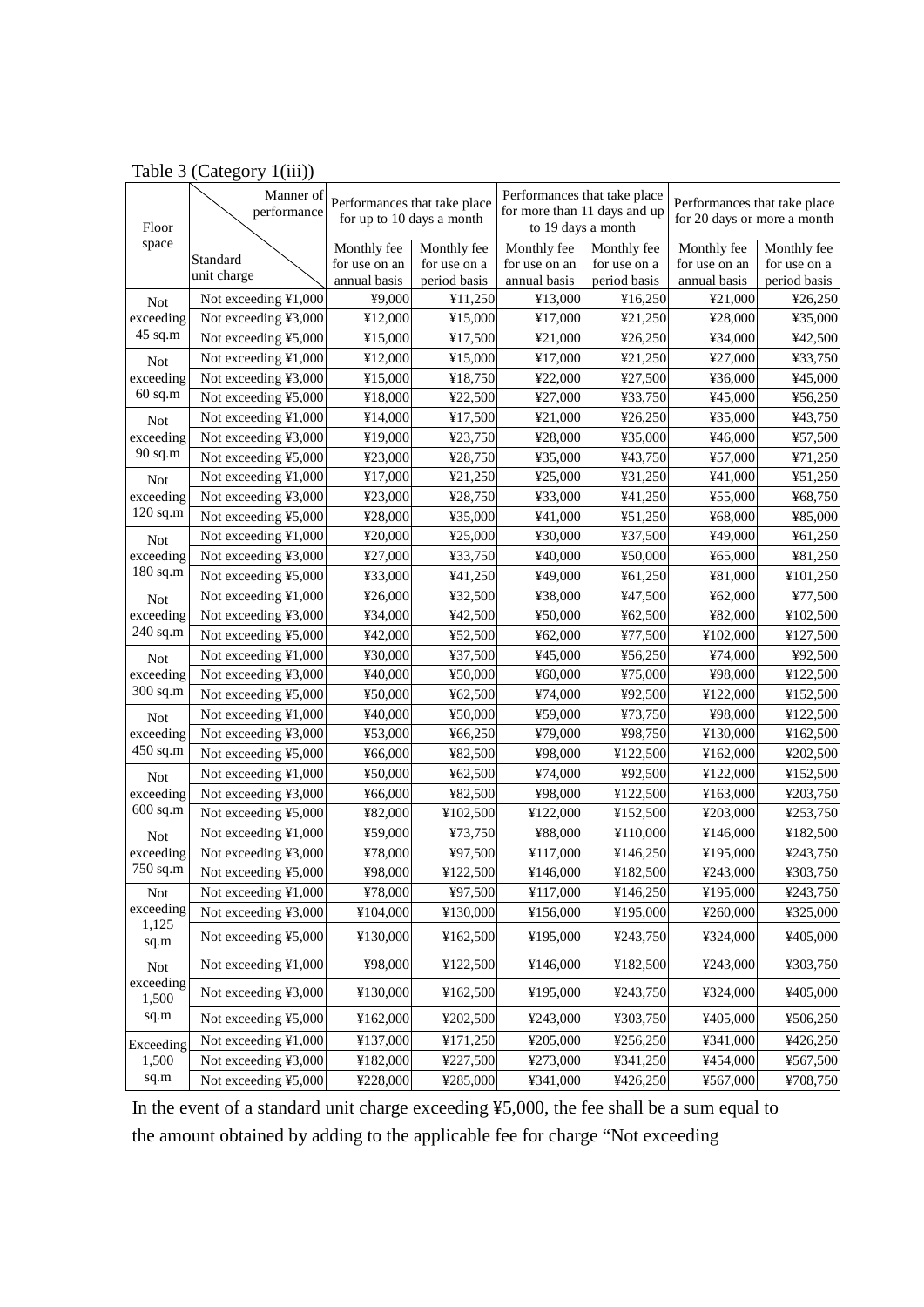¥5,000,"  $\frac{20}{100}$  of the applicable fee for charge "Not exceeding ¥5,000" for each additional ¥5,000 or part thereof.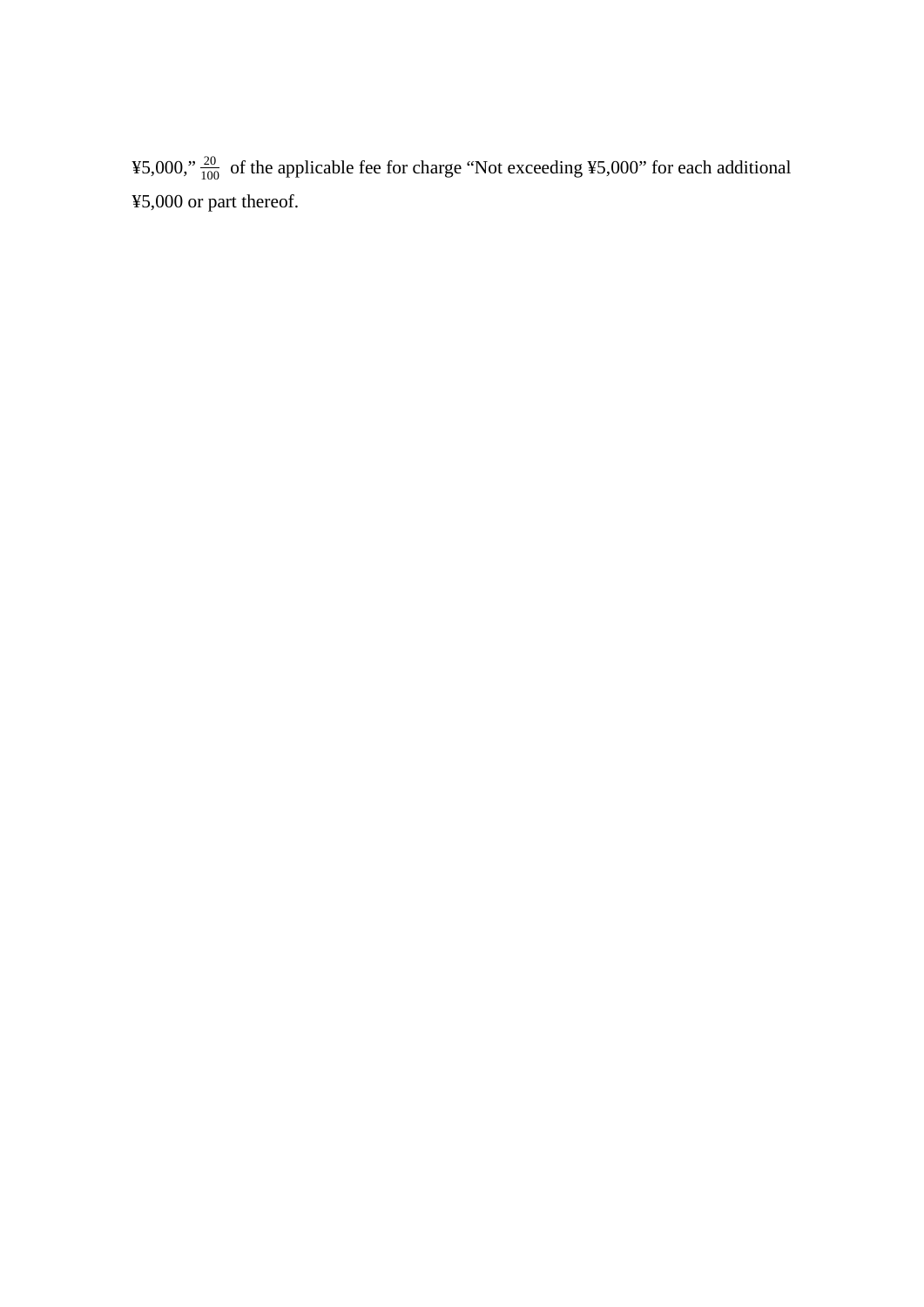|                     | Manner of<br>performance | Performances that take place<br>for up to 30 hours a month |                                             | Performances that take place<br>for more than 30 hours and<br>up to 60 hours a month |                                             | Performances whose total<br>playing time exceeds 60<br>hours a month |                                             |
|---------------------|--------------------------|------------------------------------------------------------|---------------------------------------------|--------------------------------------------------------------------------------------|---------------------------------------------|----------------------------------------------------------------------|---------------------------------------------|
| Seating<br>capacity | Standard<br>unit charge  | Monthly fee<br>for use on an<br>annual basis               | Monthly fee<br>for use on a<br>period basis | Monthly fee<br>for use on an<br>annual basis                                         | Monthly fee<br>for use on a<br>period basis | Monthly fee<br>for use on an<br>annual basis                         | Monthly fee<br>for use on a<br>period basis |
|                     | Not exceeding ¥2,000     | ¥6,000                                                     | ¥7,500                                      | ¥8,600                                                                               | ¥10,750                                     | ¥15,000                                                              | ¥18,750                                     |
|                     | Not exceeding ¥4,000     | ¥8,000                                                     | ¥10,000                                     | ¥10,600                                                                              | ¥13,250                                     | ¥18,000                                                              | ¥22,500                                     |
| <b>Not</b>          | Not exceeding ¥6,000     | 49,000                                                     | ¥11,250                                     | ¥12,000                                                                              | ¥15,000                                     | ¥20,000                                                              | 426,250                                     |
| exceeding<br>20     | Not exceeding ¥10,000    | ¥10,000                                                    | ¥12,500                                     | ¥14,800                                                                              | ¥18,500                                     | ¥24,000                                                              | ¥30,000                                     |
|                     | Not exceeding ¥15,000    | ¥12,000                                                    | ¥15,000                                     | ¥17,000                                                                              | ¥21,250                                     | ¥28,000                                                              | ¥35,000                                     |
|                     | Not exceeding ¥20,000    | ¥14,000                                                    | ¥17,500                                     | ¥19,400                                                                              | ¥24,250                                     | ¥32,000                                                              | ¥40,000                                     |
|                     | Not exceeding ¥2,000     | ¥9,000                                                     | ¥11,250                                     | ¥13,000                                                                              | ¥16,250                                     | ¥21,000                                                              | ¥26,250                                     |
|                     | Not exceeding ¥4,000     | ¥11,000                                                    | ¥13,750                                     | ¥16,000                                                                              | ¥20,000                                     | ¥26,000                                                              | ¥32,500                                     |
| <b>Not</b>          | Not exceeding ¥6,000     | ¥13,000                                                    | ¥16,250                                     | ¥19,000                                                                              | ¥23,750                                     | ¥30,000                                                              | ¥37,500                                     |
| exceeding<br>30     | Not exceeding ¥10,000    | ¥14,000                                                    | ¥17,500                                     | ¥21,000                                                                              | ¥26,250                                     | ¥34,000                                                              | ¥42,500                                     |
|                     | Not exceeding ¥15,000    | ¥16,000                                                    | ¥20,000                                     | ¥24,000                                                                              | ¥30,000                                     | ¥39,000                                                              | ¥48,750                                     |
|                     | Not exceeding ¥20,000    | ¥19,000                                                    | ¥23,750                                     | ¥27,400                                                                              | ¥34,250                                     | ¥44,000                                                              | ¥55,000                                     |
|                     | Not exceeding ¥2,000     | ¥11,000                                                    | ¥13,750                                     | ¥17,000                                                                              | ¥21,250                                     | ¥27,000                                                              | ¥33,750                                     |
|                     | Not exceeding ¥4,000     | ¥14,000                                                    | ¥17,500                                     | ¥20,000                                                                              | ¥25,000                                     | ¥32,000                                                              | ¥40,000                                     |
| <b>Not</b>          | Not exceeding ¥6,000     | ¥16,000                                                    | ¥20,000                                     | ¥22,000                                                                              | ¥30,000                                     | ¥36,000                                                              | ¥47,500                                     |
| exceeding<br>40     | Not exceeding ¥10,000    | ¥18,000                                                    | ¥22,500                                     | ¥27,000                                                                              | ¥33,750                                     | ¥43,400                                                              | ¥54,250                                     |
|                     | Not exceeding ¥15,000    | ¥21,000                                                    | ¥26,250                                     | ¥31,000                                                                              | ¥38,750                                     | 451,000                                                              | ¥63,750                                     |
|                     | Not exceeding ¥20,000    | ¥24,000                                                    | ¥30,000                                     | ¥35,400                                                                              | ¥44,250                                     | ¥58,200                                                              | ¥72,750                                     |
|                     | Not exceeding ¥2,000     | ¥14,000                                                    | ¥17,500                                     | ¥21,000                                                                              | ¥26,250                                     | ¥34,000                                                              | ¥42,500                                     |
|                     | Not exceeding ¥4,000     | ¥17,000                                                    | ¥21,250                                     | ¥26,000                                                                              | ¥32,500                                     | ¥41,000                                                              | ¥51,250                                     |
| <b>Not</b>          | Not exceeding ¥6,000     | ¥20,000                                                    | ¥25,000                                     | ¥30,000                                                                              | ¥37,500                                     | ¥48,000                                                              | ¥60,000                                     |
| exceeding<br>60     | Not exceeding ¥10,000    | ¥23,000                                                    | ¥28,750                                     | ¥34,000                                                                              | ¥42,500                                     | ¥54,800                                                              | ¥68,500                                     |
|                     | Not exceeding ¥15,000    | 426,000                                                    | ¥32,500                                     | ¥38,000                                                                              | ¥47,500                                     | ¥64,000                                                              | ¥80,000                                     |
|                     | Not exceeding ¥20,000    | ¥30,000                                                    | ¥37,500                                     | ¥44,000                                                                              | ¥55,000                                     | ¥73,000                                                              | ¥91,250                                     |
|                     | Not exceeding ¥2,000     | ¥17,000                                                    | ¥21,250                                     | ¥25,000                                                                              | ¥31,250                                     | ¥41,000                                                              | ¥51,250                                     |
|                     | Not exceeding ¥4,000     | ¥20,000                                                    | ¥25,000                                     | ¥29,000                                                                              | ¥37,500                                     | ¥48,000                                                              | ¥62,500                                     |
| <b>Not</b>          | Not exceeding ¥6,000     | ¥24,000                                                    | ¥30,000                                     | ¥33,000                                                                              | ¥43,750                                     | ¥54,000                                                              | ¥72,500                                     |
| exceeding<br>80     | Not exceeding ¥10,000    | ¥27,000                                                    | ¥33,750                                     | ¥40,000                                                                              | ¥50,000                                     | 465,000                                                              | ¥81,250                                     |
|                     | Not exceeding ¥15,000    | ¥32,000                                                    | ¥40,000                                     | ¥46,800                                                                              | ¥58,750                                     | ¥76,000                                                              | ¥95,000                                     |
|                     | Not exceeding ¥20,000    | ¥36,000                                                    | ¥45,000                                     | ¥53,400                                                                              | ¥67,000                                     | ¥86,800                                                              | ¥108,500                                    |
|                     | Not exceeding ¥2,000     | ¥22,000                                                    | ¥27,500                                     | ¥33,000                                                                              | ¥41,250                                     | ¥54,000                                                              | 467,500                                     |
|                     | Not exceeding ¥4,000     | ¥27,000                                                    | ¥33,750                                     | ¥38,000                                                                              | ¥47,500                                     | ¥63,000                                                              | ¥78,750                                     |
| Not                 | Not exceeding ¥6,000     | ¥31,000                                                    | ¥38,750                                     | ¥47,000                                                                              | ¥58,750                                     | ¥76,000                                                              | ¥95,000                                     |
| exceeding<br>120    | Not exceeding ¥10,000    | ¥36,000                                                    | ¥45,000                                     | ¥53,000                                                                              | ¥66,250                                     | ¥87,000                                                              | ¥108,750                                    |
|                     | Not exceeding ¥15,000    | ¥42,000                                                    | ¥52,500                                     | ¥ $62,000$                                                                           | ¥77,500                                     | ¥101,000                                                             | ¥126,250                                    |
|                     | Not exceeding ¥20,000    | ¥47,000                                                    | ¥58,750                                     | ¥70,800                                                                              | ¥88,500                                     | ¥115,400                                                             | ¥144,250                                    |
|                     | Not exceeding ¥2,000     | ¥28,000                                                    | ¥35,000                                     | ¥41,000                                                                              | ¥51,250                                     | ¥68,000                                                              | ¥85,000                                     |
|                     | Not exceeding ¥4,000     | ¥34,000                                                    | ¥42,500                                     | ¥50,000                                                                              | ¥62,500                                     | ¥82,000                                                              | ¥102,500                                    |
| Not                 | Not exceeding ¥6,000     | ¥39,000                                                    | ¥48,750                                     | ¥58,000                                                                              | ¥72,500                                     | ¥96,000                                                              | ¥120,000                                    |
| exceeding<br>160    | Not exceeding ¥10,000    | ¥44,000                                                    | ¥55,000                                     | ¥ $65,000$                                                                           | ¥81,250                                     | ¥108,000                                                             | ¥135,000                                    |
|                     | Not exceeding ¥15,000    | ¥51,000                                                    | ¥63,750                                     | ¥76,000                                                                              | ¥95,000                                     | ¥126,000                                                             | ¥157,500                                    |
|                     | Not exceeding ¥20,000    | ¥58,000                                                    | ¥72,500                                     | ¥86,800                                                                              | ¥108,500                                    | ¥144,000                                                             | ¥180,000                                    |

### Table 4 (Category 1(iv))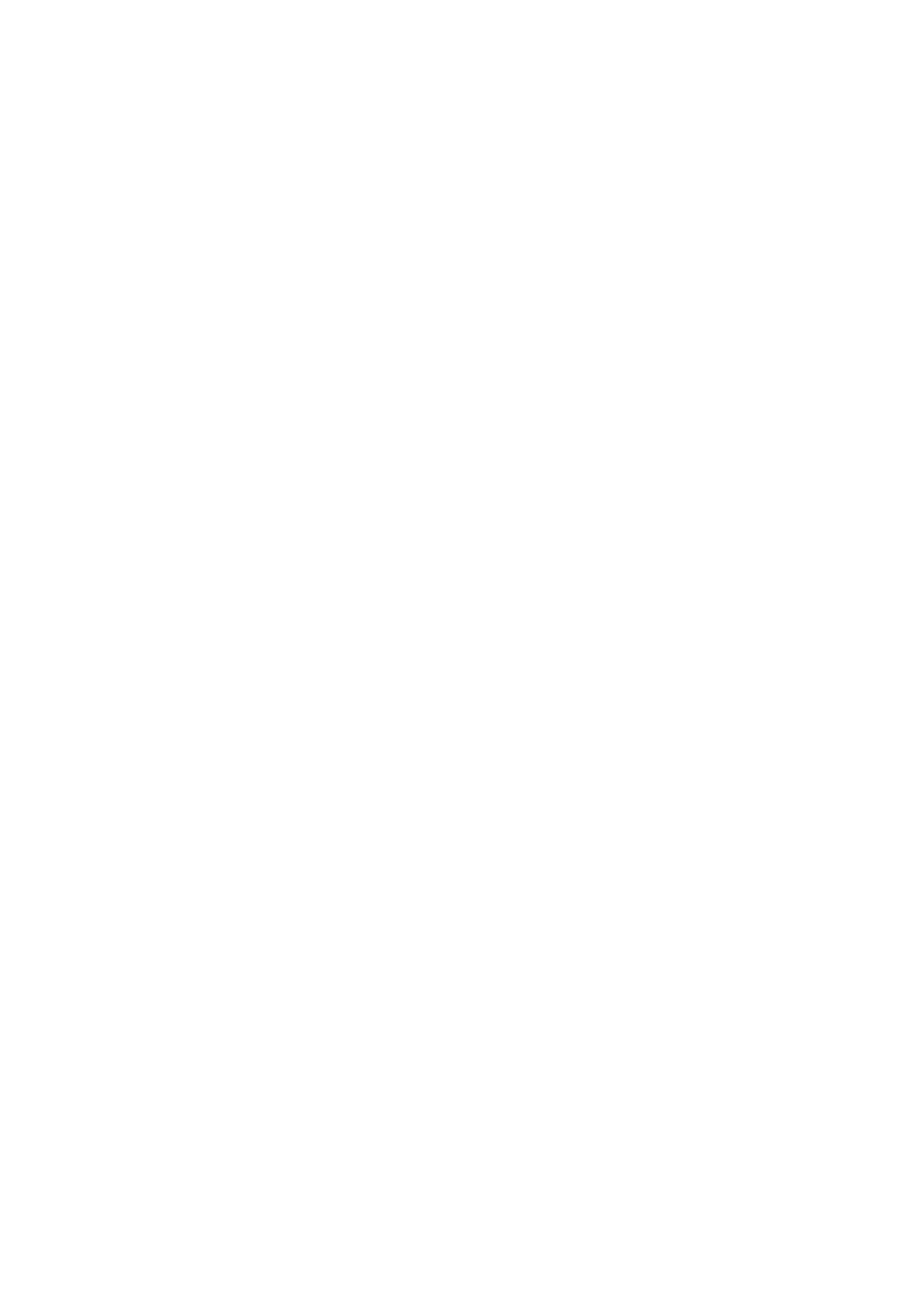|                  |                       | Performances that take place |                             | Performances that take place |                             | Performances whose total     |                             |
|------------------|-----------------------|------------------------------|-----------------------------|------------------------------|-----------------------------|------------------------------|-----------------------------|
|                  | Manner of             | for up to 30 hours a month   |                             | for more than 30 hours and   |                             | playing time exceeds 60      |                             |
|                  | performance           |                              |                             |                              | up to 60 hours a month      | hours a month                |                             |
| Seating          |                       |                              |                             |                              |                             |                              |                             |
| capacity         | Standard              | Monthly fee<br>for use on an | Monthly fee<br>for use on a | Monthly fee<br>for use on an | Monthly fee<br>for use on a | Monthly fee<br>for use on an | Monthly fee<br>for use on a |
|                  | unit charge           | annual basis                 | period basis                | annual basis                 | period basis                | annual basis                 | period basis                |
|                  |                       |                              |                             |                              |                             |                              |                             |
|                  | Not exceeding ¥2,000  | ¥33,000                      | ¥41,250                     | ¥49,000                      | ¥61,250                     | ¥81,000                      | ¥101,250                    |
|                  | Not exceeding ¥4,000  | ¥40,000                      | ¥50,000                     | ¥59,000                      | ¥73,750                     | ¥98,000                      | ¥122,500                    |
| <b>Not</b>       | Not exceeding ¥6,000  | ¥46,000                      | ¥57,500                     | ¥69,000                      | ¥86,250                     | ¥114,000                     | ¥142,500                    |
| exceeding<br>200 | Not exceeding ¥10,000 | ¥52,000                      | ¥65,000                     | ¥78,000                      | ¥97,500                     | ¥130,000                     | ¥162,500                    |
|                  | Not exceeding ¥15,000 | ¥61,000                      | ¥76,250                     | ¥91,000                      | ¥113,750                    | ¥152,000                     | ¥190,000                    |
|                  | Not exceeding ¥20,000 | ¥70,000                      | ¥87,500                     | ¥104,000                     | ¥130,000                    | ¥173,600                     | ¥217,000                    |
|                  | Not exceeding ¥2,000  | ¥44,000                      | ¥55,000                     | 465,000                      | ¥81,250                     | ¥108,000                     | ¥135,000                    |
|                  | Not exceeding ¥4,000  | ¥52,000                      | ¥65,000                     | ¥78,000                      | ¥97,500                     | ¥130,000                     | ¥162,500                    |
| <b>Not</b>       | Not exceeding ¥6,000  | ¥61,000                      | ¥76,250                     | ¥91,000                      | ¥113,750                    | ¥152,000                     | ¥190,000                    |
| exceeding<br>300 | Not exceeding ¥10,000 | ¥70,000                      | ¥87,500                     | ¥105,000                     | ¥131,250                    | ¥173,000                     | ¥216,250                    |
|                  | Not exceeding ¥15,000 | ¥82,000                      | ¥102,500                    | ¥122,000                     | ¥152,500                    | ¥202,000                     | ¥252,500                    |
|                  | Not exceeding ¥20,000 | ¥93,000                      | ¥116,250                    | ¥139,400                     | ¥174,250                    | ¥230,800                     | ¥288,500                    |
|                  | Not exceeding ¥2,000  | ¥54,000                      | ¥67,500                     | ¥81,000                      | ¥101,250                    | ¥135,000                     | ¥168,750                    |
|                  | Not exceeding ¥4,000  | ¥66,000                      | ¥82,500                     | ¥98,000                      | ¥122,500                    | ¥162,000                     | ¥202,500                    |
| <b>Not</b>       | Not exceeding ¥6,000  | ¥76,000                      | ¥95,000                     | ¥114,000                     | ¥142,500                    | ¥189,000                     | ¥236,250                    |
| exceeding<br>400 | Not exceeding ¥10,000 | ¥87,000                      | ¥108,750                    | ¥130,000                     | ¥162,500                    | ¥216,000                     | ¥270,000                    |
|                  | Not exceeding ¥15,000 | ¥102,000                     | ¥127,500                    | ¥152,000                     | ¥190,000                    | ¥252,000                     | ¥315,000                    |
|                  | Not exceeding ¥20,000 | ¥116,000                     | ¥145,000                    | ¥173,600                     | ¥217,000                    | ¥288,000                     | ¥360,000                    |
|                  | Not exceeding ¥2,000  | ¥65,000                      | ¥81,250                     | ¥98,000                      | ¥122,500                    | ¥162,000                     | ¥202,500                    |
|                  | Not exceeding ¥4,000  | ¥78,000                      | ¥97,500                     | ¥118,000                     | ¥147,500                    | ¥195,000                     | ¥243,750                    |
| <b>Not</b>       | Not exceeding ¥6,000  | ¥91,000                      | ¥113,750                    | ¥138,000                     | ¥172,500                    | ¥227,000                     | ¥283,750                    |
| exceeding<br>500 | Not exceeding ¥10,000 | ¥104,000                     | ¥130,000                    | ¥156,000                     | ¥195,000                    | ¥260,000                     | ¥325,000                    |
|                  | Not exceeding ¥15,000 | ¥122,000                     | ¥152,500                    | ¥182,000                     | ¥227,500                    | ¥303,000                     | ¥378,750                    |
|                  | Not exceeding ¥20,000 | ¥139,000                     | ¥173,750                    | ¥208,000                     | ¥260,000                    | ¥346,200                     | ¥432,750                    |
|                  | Not exceeding ¥2,000  | ¥87,000                      | ¥108,750                    | ¥130,000                     | ¥162,500                    | ¥216,000                     | ¥270,000                    |
|                  | Not exceeding ¥4,000  | ¥104,000                     | ¥130,000                    | ¥156,000                     | ¥195,000                    | ¥260,000                     | ¥325,000                    |
| Exceeding        | Not exceeding ¥6,000  | ¥122,000                     | ¥152,500                    | ¥182,000                     | ¥227,500                    | ¥303,000                     | ¥378,750                    |
| 500              | Not exceeding ¥10,000 | ¥139,000                     | ¥173,750                    | ¥208,000                     | ¥260,000                    | ¥346,000                     | ¥432,500                    |
|                  | Not exceeding ¥15,000 | ¥162,000                     | ¥202,500                    | ¥243,000                     | ¥303,750                    | ¥404,000                     | ¥505,000                    |
|                  | Not exceeding ¥20,000 | ¥186,000                     | ¥232,500                    | ¥277,600                     | ¥347,000                    | ¥461,600                     | ¥577,000                    |

### Table 4 (Category 1(iv))

In the event of a standard unit charge exceeding ¥20,000, the fee shall be a sum equal to the amount obtained by adding to the applicable fee for charge "Not exceeding ¥20,000," the difference between the applicable fee for charge "Not exceeding ¥20,000" and that for "Not exceeding ¥15,000" for each additional ¥5,000 or part thereof.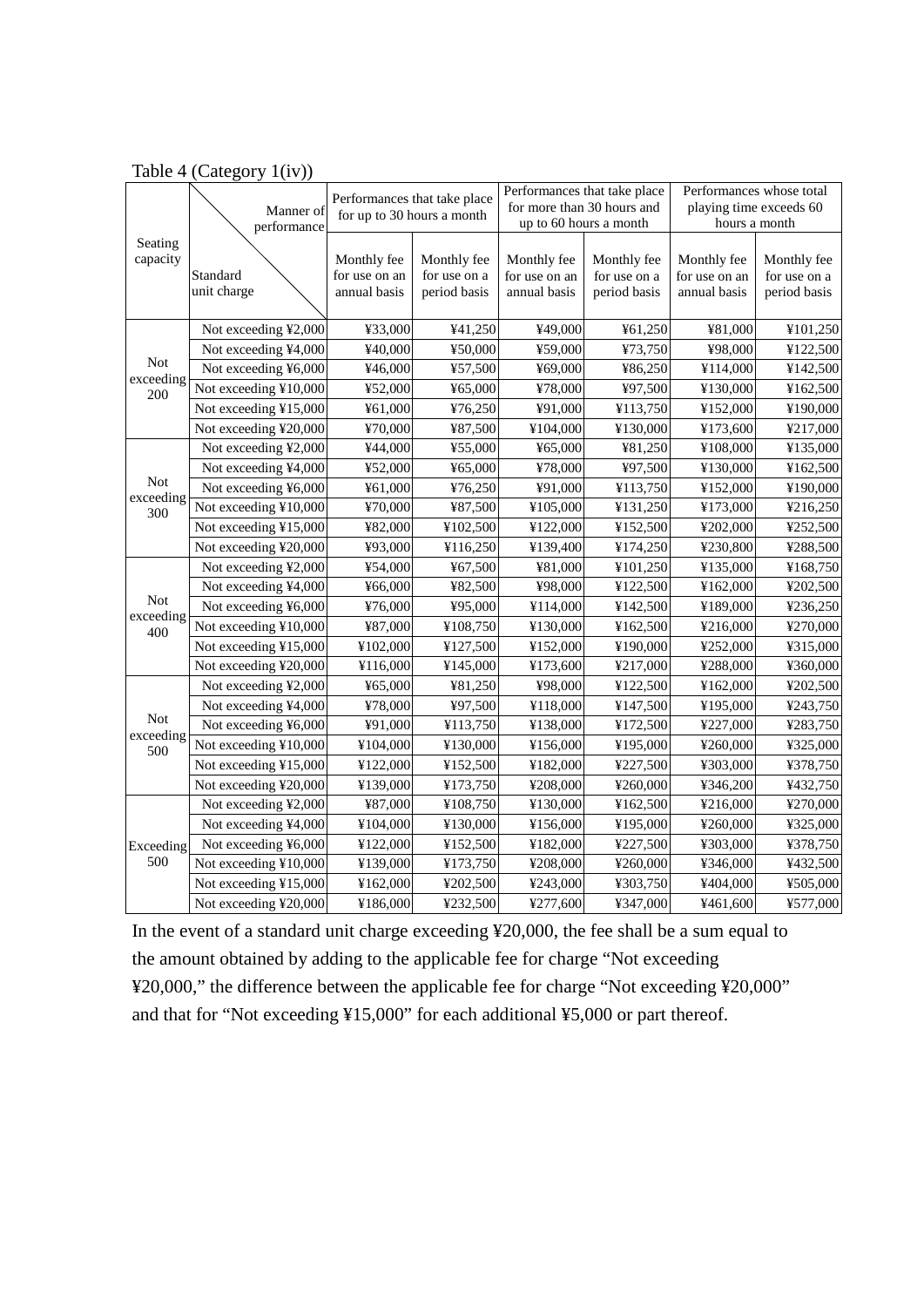Table 5 (Category 2(v))

| Floor space   | Standard unit charge  | Monthly fee per<br>reception hall | Fee per-reception per-<br>day per use |
|---------------|-----------------------|-----------------------------------|---------------------------------------|
|               | Not exceeding ¥3,000  | 45,000                            | ¥1,500                                |
| Not exceeding | Not exceeding ¥6,000  | 46,000                            | ¥1,800                                |
| 60 sq.m.      | Not exceeding ¥9,000  | ¥7,000                            | ¥2,100                                |
|               | Not exceeding ¥12,000 | ¥8,000                            | 42,400                                |
|               | Not exceeding ¥3,000  | ¥9,000                            | ¥2,700                                |
| Not exceeding | Not exceeding ¥6,000  | ¥11,000                           | ¥3,300                                |
| 150 sq.m.     | Not exceeding ¥9,000  | ¥13,000                           | ¥3,800                                |
|               | Not exceeding ¥12,000 | ¥15,000                           | ¥4,400                                |
|               | Not exceeding ¥3,000  | ¥14,000                           | 44,100                                |
| Not exceeding | Not exceeding ¥6,000  | ¥17,000                           | ¥5,000                                |
| 300 sq.m.     | Not exceeding ¥9,000  | ¥20,000                           | ¥5,800                                |
|               | Not exceeding ¥12,000 | ¥23,000                           | 46,600                                |
|               | Not exceeding ¥3,000  | ¥18,000                           | ¥5,400                                |
| Not exceeding | Not exceeding ¥6,000  | ¥22,000                           | 46,500                                |
| 450 sq.m.     | Not exceeding ¥9,000  | ¥26,000                           | ¥7,600                                |
|               | Not exceeding ¥12,000 | ¥29,000                           | ¥8,700                                |
|               | Not exceeding ¥3,000  | ¥23,000                           | ¥6,800                                |
| Not exceeding | Not exceeding ¥6,000  | ¥28,000                           | ¥8,200                                |
| 600 sq.m.     | Not exceeding ¥9,000  | ¥33,000                           | ¥9,600                                |
|               | Not exceeding ¥12,000 | ¥37,000                           | ¥10,900                               |
|               | Not exceeding ¥3,000  | ¥27,000                           | ¥8,100                                |
| Not exceeding | Not exceeding ¥6,000  | ¥33,000                           | ¥9,800                                |
| 750 sq.m.     | Not exceeding ¥9,000  | ¥38,000                           | ¥11,400                               |
|               | Not exceeding ¥12,000 | ¥44,000                           | ¥13,000                               |
|               | Not exceeding ¥3,000  | ¥45,000                           | ¥13,500                               |
| Not exceeding | Not exceeding ¥6,000  | ¥54,000                           | ¥16,200                               |
| 1,500 sq.m.   | Not exceeding ¥9,000  | ¥63,000                           | ¥18,900                               |
|               | Not exceeding ¥12,000 | ¥72,000                           | ¥21,600                               |
|               | Not exceeding ¥3,000  | ¥63,000                           | ¥18,900                               |
| Not exceeding | Not exceeding ¥6,000  | ¥76,000                           | ¥22,700                               |
| 3,000 sq.m.   | Not exceeding ¥9,000  | ¥89,000                           | ¥26,500                               |
|               | Not exceeding ¥12,000 | ¥101,000                          | ¥30,300                               |
|               | Not exceeding ¥3,000  | ¥81,000                           | ¥24,300                               |
| Not exceeding | Not exceeding ¥6,000  | ¥98,000                           | ¥29,200                               |
| 4,500 sq.m.   | Not exceeding ¥9,000  | ¥114,000                          | ¥34,100                               |
|               | Not exceeding ¥12,000 | ¥130,000                          | ¥38,900                               |
|               | Not exceeding ¥3,000  | ¥99,000                           | ¥29,700                               |
| Exceeding     | Not exceeding ¥6,000  | ¥119,000                          | ¥35,700                               |
| 4,500 sq.m.   | Not exceeding ¥9,000  | ¥139,000                          | ¥41,600                               |
|               | Not exceeding ¥12,000 | ¥159,000                          | ¥47,600                               |

In the event of a standard unit charge exceeding ¥12,000, the fee shall be a sum equal to the amount obtained by adding to the applicable fee for charge "Not exceeding ¥12,000,"  $\frac{20}{100}$  of the applicable fee for charge "Not exceeding ¥3,000" for each additional ¥3,000 or part thereof.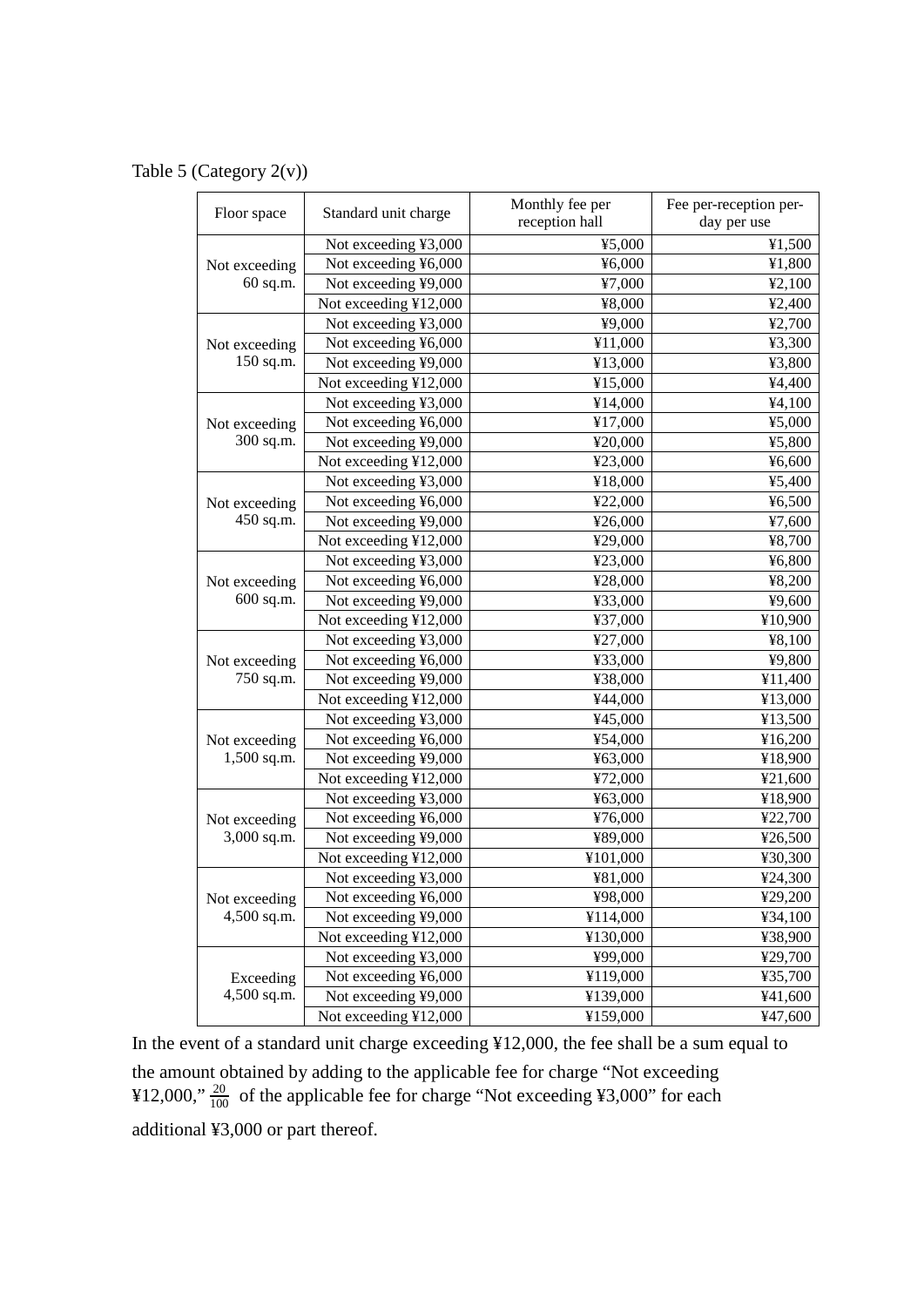### Table 6 (Category 3(vi))

|                              |                                                                   | Monthly fee                           |                                                                                                                      |  |  |
|------------------------------|-------------------------------------------------------------------|---------------------------------------|----------------------------------------------------------------------------------------------------------------------|--|--|
| Capacity of<br>accommodation | Type of facility and<br>manner of<br>performance<br>Accommodation | Reception halls<br>Performances, etc. | Facilities other than reception halls<br>(Bars, snack bars, dance halls,<br>discotheques, etc.) Live<br>performances |  |  |
|                              | charge<br>Not exceeding ¥7,000                                    | ¥9,000                                | ¥9,000                                                                                                               |  |  |
|                              | Not exceeding ¥10,000                                             | ¥11,000                               | ¥11,000                                                                                                              |  |  |
| Not exceeding<br>100 persons | Not exceeding ¥15,000                                             | ¥13,000                               | ¥13,000                                                                                                              |  |  |
|                              | Not exceeding ¥20,000                                             | ¥15,000                               | ¥15,000                                                                                                              |  |  |
|                              | Not exceeding ¥7,000                                              | ¥12,000                               | ¥13,000                                                                                                              |  |  |
| Not exceeding                | Not exceeding ¥10,000                                             | ¥15,000                               | ¥16,000                                                                                                              |  |  |
| 150 persons                  | Not exceeding ¥15,000                                             | ¥17,000                               | ¥19,000                                                                                                              |  |  |
|                              | Not exceeding ¥20,000                                             | ¥20,000                               | ¥21,000                                                                                                              |  |  |
|                              | Not exceeding ¥7,000                                              | ¥14,000                               | ¥17,000                                                                                                              |  |  |
| Not exceeding                | Not exceeding ¥10,000                                             | ¥17,000                               | ¥21,000                                                                                                              |  |  |
| 200 persons                  | Not exceeding ¥15,000                                             | ¥20,000                               | ¥24,000                                                                                                              |  |  |
|                              | Not exceeding ¥20,000                                             | ¥23,000                               | ¥28,000                                                                                                              |  |  |
|                              | Not exceeding ¥7,000                                              | ¥18,000                               | ¥21,000                                                                                                              |  |  |
| Not exceeding                | Not exceeding ¥10,000                                             | ¥22,000                               | ¥26,000                                                                                                              |  |  |
| 300 persons                  | Not exceeding ¥15,000                                             | ¥26,000                               | ¥30,000                                                                                                              |  |  |
|                              | Not exceeding ¥20,000                                             | ¥29,000                               | ¥34,000                                                                                                              |  |  |
|                              | Not exceeding ¥7,000                                              | ¥23,000                               | ¥25,000                                                                                                              |  |  |
| Not exceeding                | Not exceeding ¥10,000                                             | ¥28,000                               | ¥30,000                                                                                                              |  |  |
| 400 persons                  | Not exceeding ¥15,000                                             | ¥33,000                               | ¥35,000                                                                                                              |  |  |
|                              | Not exceeding ¥20,000                                             | ¥37,000                               | ¥40,000                                                                                                              |  |  |
|                              | Not exceeding ¥7,000                                              | ¥27,000                               | ¥33,000                                                                                                              |  |  |
| Not exceeding                | Not exceeding ¥10,000                                             | ¥33,000                               | ¥40,000                                                                                                              |  |  |
| 500 persons                  | Not exceeding ¥15,000                                             | ¥38,000                               | ¥47,000                                                                                                              |  |  |
|                              | Not exceeding ¥20,000                                             | ¥44,000                               | ¥53,000                                                                                                              |  |  |

- (i) Accommodation charge" means any kind of charge for one night with 2 meals less tax which is imposed a customer. If there is a grade range of charges, the arithmetic mean will be considered the "accommodation charge," and its criteria are provided for in the regulation on implementation of the Tariffs.
- (ii) In case that a guest room (regardless of its name, a place principally intended for lodging guests) is a Japanese-style one, the capacity of accommodation shall be calculated as follows: The number of Capacity of Lodgers shall be calculated by dividing the number of tatami of a room by 3, and in case a room is also equipped with beds, the number of Capacity of lodgers shall be calculated by adding the number of beds. Moreover, the following is considered a guest room:
	- (a) An attached room used as a guest room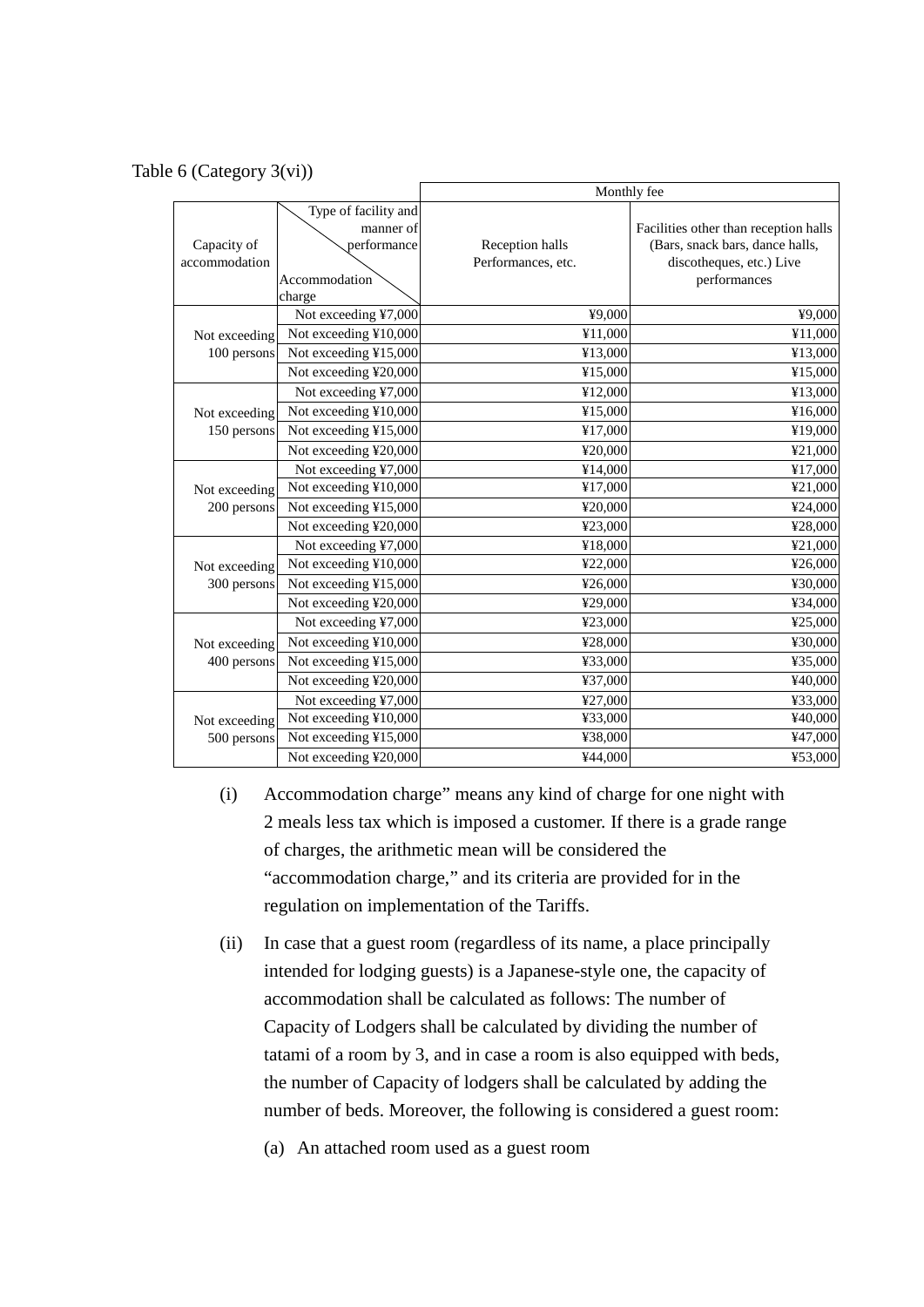- (b) A guest room also used as a reception hall
- (iii) In the event of an accommodation charge exceeding ¥20,000, the fee shall be a sum equal to the amount obtained by adding to the applicable fee for charge "Not exceeding  $\frac{420,000,720}{100}$  of the applicable fee for charge "Not exceeding ¥7,000" for each additional ¥5,000 or part thereof.
- (iv) In the event of the capacity of accommodation exceeding 500 persons but not more than 2,000 persons, the fee shall be a sum equal to the amount obtained by adding to the applicable fee for charge for the capacity of "Not exceeding 500 persons," the applicable fee for the capacity of "Not exceeding 100 persons" for each additional 250 persons or part thereof. In the event of the capacity exceeding 2,000 persons, the fee shall be a sum equal to the amount obtained by adding to the rates for charge for the capacity of "Not exceeding 2,000 persons," the applicable rates for charge for the capacity of "Not exceeding 300 persons" for each additional 2,000 persons or part thereof.
- (v) The fee shall be a total sum of the amounts calculated separately in different Categories.
- (vi) In the event that there are more than two facilities belonging to the same category, the fee shall be a sum equal to the amount obtained by adding to the applicable fee for such facility (hereinafter referred to as "standard facility"),  $\frac{10}{100}$  of the applicable fee for the other facility.

In this case, if the rates are different for each facility, the facility with the highest rate shall be treated as the standard facility (if more than one facility has an equal rate amount, one shall be so chosen).

For the reception hall in particular, the place for receptions (space enclosed by a fixed partition such as a wall) shall be considered to be one facility.

(vii) The fees for singing to the accompaniment of karaoke at facilities having an annual blanket licensing agreement on a yearly basis shall be, for the time being, as follows:

Monthly fee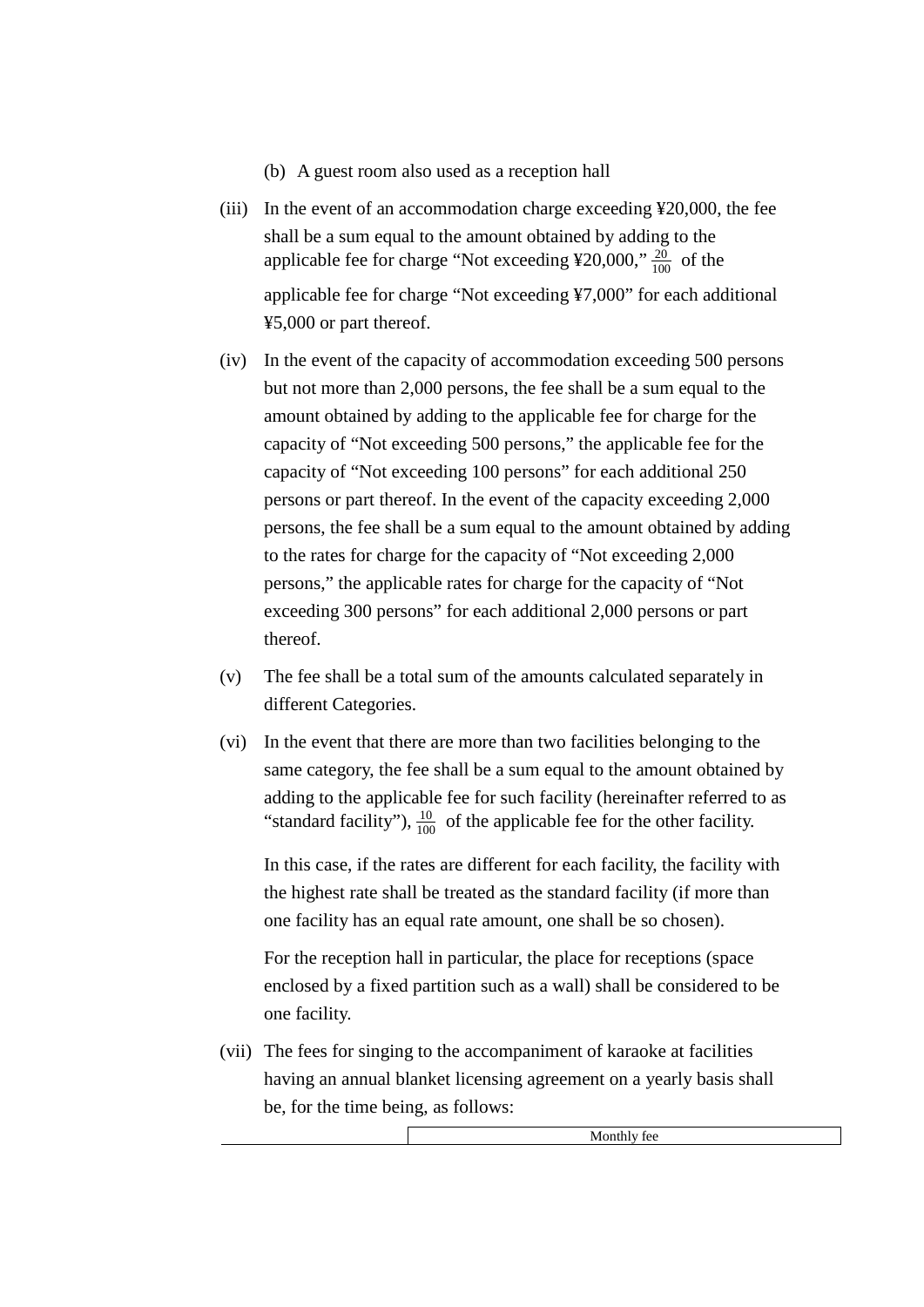| Category      | Capacity of<br>accommodation | Reception halls | Facilities other than reception halls |
|---------------|------------------------------|-----------------|---------------------------------------|
|               | Not exceeding 50             | ¥4,000          | 43,500                                |
| 2             | Not exceeding 100            | 47,500          | ¥4,500                                |
| $\mathcal{R}$ | Not exceeding 150            | ¥10,500         | 47,500                                |
| 4             | Not exceeding 200            | ¥13,500         | ¥9,000                                |
| 5             | Not exceeding 300            | ¥18,000         | ¥12,000                               |
| 6             | Not exceeding 400            | ¥22,500         | ¥15,000                               |
| 7             | Not exceeding 500            | ¥27,000         | ¥18,000                               |

(Note) In the event of the capacity exceeding 500 persons for each category, the above (iv) shall apply in the fee calculation.

(viii) The fee for performances in facilities other than reception hall by means of piano equipped with automatic performances mechanism and juke boxes (equipment allowing automatic performances by inserting a coin in a machine) and its similar one shall be calculated under the following table for the time being.

| Capacity of<br>accommodation | Accommodation charge  | Monthly fee |
|------------------------------|-----------------------|-------------|
|                              | Not exceeding ¥7,000  | ¥6,000      |
| Not exceeding                | Not exceeding ¥10,000 | ¥8,000      |
| 100 persons                  | Not exceeding ¥15,000 | ¥9,000      |
|                              | Not exceeding ¥20,000 | ¥10,000     |
|                              | Not exceeding ¥7,000  | ¥9,000      |
| Not exceeding                | Not exceeding ¥10,000 | ¥11,000     |
| 150 persons                  | Not exceeding ¥15,000 | ¥13,000     |
|                              | Not exceeding ¥20,000 | ¥15,000     |
|                              | Not exceeding ¥7,000  | ¥12,000     |
| Not exceeding                | Not exceeding ¥10,000 | ¥15,000     |
| 200 persons                  | Not exceeding ¥15,000 | ¥17,000     |
|                              | Not exceeding ¥20,000 | ¥20,000     |
|                              | Not exceeding ¥7,000  | ¥14,000     |
| Not exceeding                | Not exceeding ¥10,000 | ¥17,000     |
| 300 persons                  | Not exceeding ¥15,000 | ¥20,000     |
|                              | Not exceeding ¥20,000 | ¥23,000     |
|                              | Not exceeding ¥7,000  | ¥17,000     |
| Not exceeding                | Not exceeding ¥10,000 | ¥21,000     |
| 400 persons                  | Not exceeding ¥15,000 | ¥24,000     |
|                              | Not exceeding ¥20,000 | ¥28,000     |
|                              | Not exceeding ¥7,000  | ¥22,000     |
| Not exceeding                | Not exceeding ¥10,000 | ¥27,000     |
| 500 persons                  | Not exceeding ¥15,000 | ¥31,000     |
|                              | Not exceeding ¥20,000 | ¥36,000     |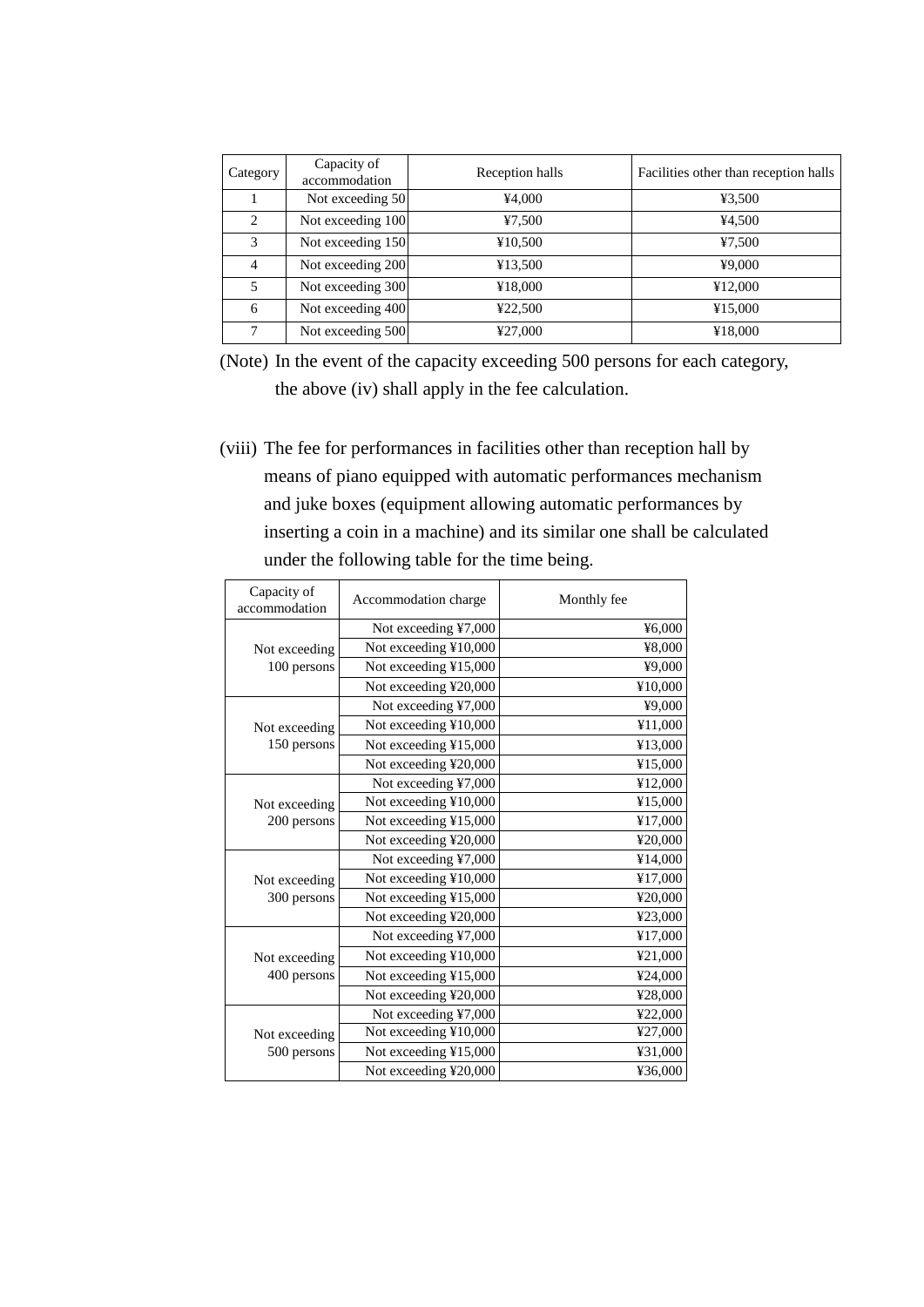# Table 7 (Category 1(i), 1(ii), 1(iv) and  $2(v)$ )

(1) In Category 1(i), 1(ii) and 1(iv), the fees for singing to the accompaniment of karaoke are as follows:

|                     |                      | Monthly fee                             |
|---------------------|----------------------|-----------------------------------------|
|                     | Manner of            |                                         |
| Seating capacity    | performance          | Singing to the accompaniment of karaoke |
|                     | Standard unit charge |                                         |
|                     | Not exceeding ¥2,000 | $\overline{49,000}$                     |
| Not exceeding 20    | Not exceeding ¥4,000 | ¥11,000                                 |
|                     | Not exceeding ¥6,000 | ¥13,000                                 |
|                     | Not exceeding ¥2,000 | ¥13,000                                 |
| Not exceeding 30    | Not exceeding ¥4,000 | ¥16,000                                 |
|                     | Not exceeding ¥6,000 | ¥19,000                                 |
|                     | Not exceeding ¥2,000 | ¥17,000                                 |
| Not exceeding 40    | Not exceeding ¥4,000 | ¥21,000                                 |
|                     | Not exceeding ¥6,000 | ¥24,000                                 |
|                     | Not exceeding ¥2,000 | ¥21,000                                 |
| Not exceeding 60    | Not exceeding ¥4,000 | ¥26,000                                 |
|                     | Not exceeding ¥6,000 | ¥30,000                                 |
|                     | Not exceeding ¥2,000 | ¥25,000                                 |
| Not exceeding 80    | Not exceeding ¥4,000 | ¥30,000                                 |
|                     | Not exceeding ¥6,000 | ¥35,000                                 |
|                     | Not exceeding ¥2,000 | ¥33,000                                 |
| Not exceeding 120   | Not exceeding ¥4,000 | ¥40,000                                 |
|                     | Not exceeding ¥6,000 | ¥47,000                                 |
|                     | Not exceeding ¥2,000 | ¥41,000                                 |
| Not exceeding 160   | Not exceeding ¥4,000 | ¥50,000                                 |
|                     | Not exceeding ¥6,000 | ¥58,000                                 |
|                     | Not exceeding ¥2,000 | ¥49,000                                 |
| Not exceeding 200   | Not exceeding ¥4,000 | ¥59,000                                 |
|                     | Not exceeding ¥6,000 | ¥69,000                                 |
|                     | Not exceeding ¥2,000 | ¥65,000                                 |
| Not exceeding 300   | Not exceeding ¥4,000 | ¥78,000                                 |
|                     | Not exceeding ¥6,000 | ¥91,000                                 |
|                     | Not exceeding ¥2,000 | ¥81,000                                 |
| Not exceeding 400   | Not exceeding ¥4,000 | ¥98,000                                 |
|                     | Not exceeding ¥6,000 | ¥114,000                                |
|                     | Not exceeding ¥2,000 | ¥98,000                                 |
| Not exceeding 500   | Not exceeding ¥4,000 | $\overline{4118,000}$                   |
|                     | Not exceeding ¥6,000 | ¥138,000                                |
|                     | Not exceeding ¥2,000 | ¥130,000                                |
| Not exceeding 750   | Not exceeding ¥4,000 | ¥156,000                                |
|                     | Not exceeding ¥6,000 | ¥182,000                                |
|                     | Not exceeding ¥2,000 | ¥162,000                                |
| Not exceeding 1,000 | Not exceeding ¥4,000 | ¥195,000                                |
|                     | Not exceeding ¥6,000 | ¥227,000                                |
|                     | Not exceeding ¥2,000 | ¥227,000                                |
| Exceeding 1,000     | Not exceeding ¥4,000 | ¥273,000                                |
|                     | Not exceeding ¥6,000 | ¥318,000                                |
|                     |                      |                                         |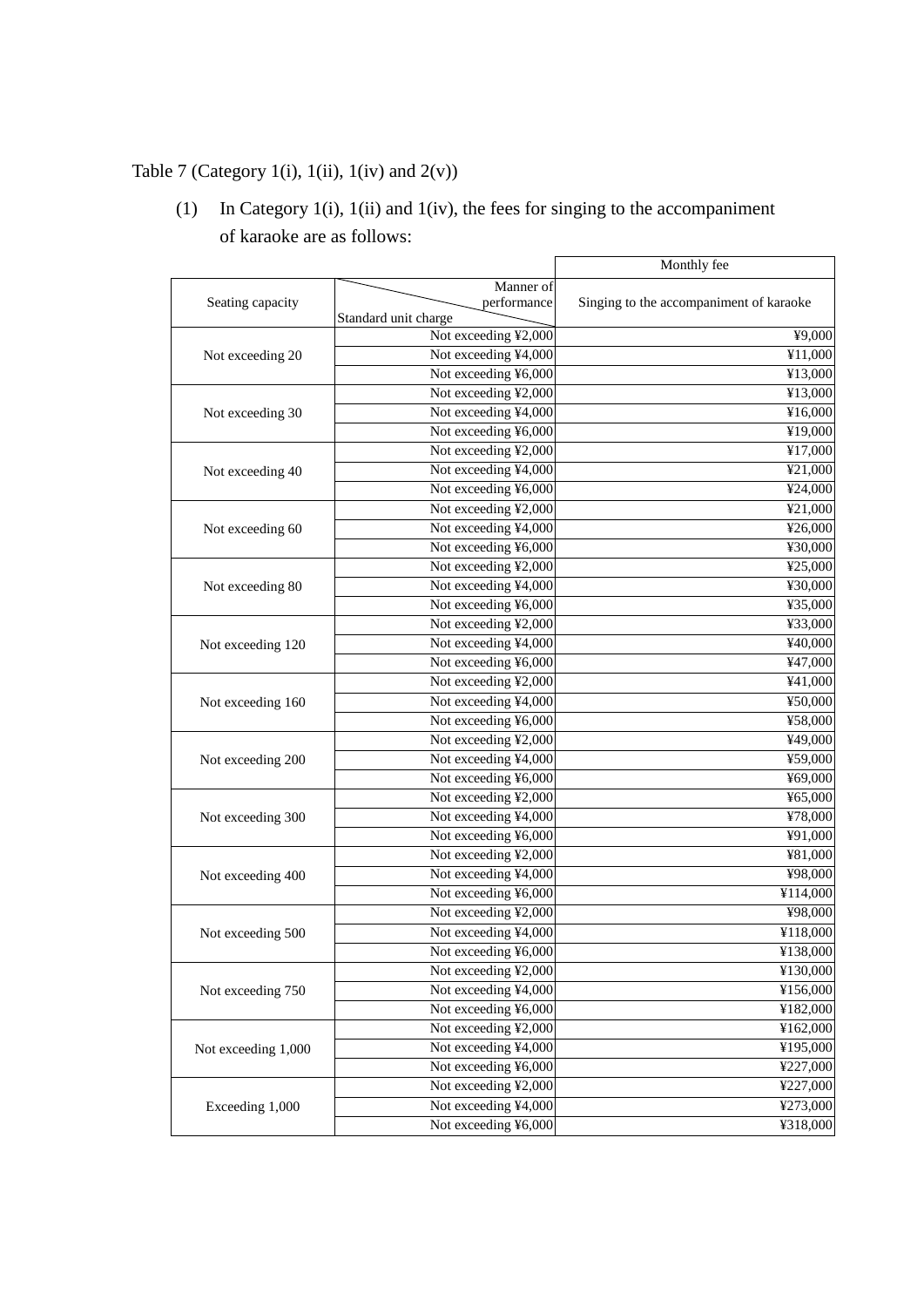In the event of a standard unit charge exceeding ¥6,000, the fee shall be a sum equal to the amount obtained by adding to the applicable fee for charge "Not exceeding ¥6,000,"  $\frac{20}{100}$  of the applicable fee for charge "Not exceeding ¥2,000" for each additional ¥2,000 or part thereof.

(2) In Categories 1(i), 1(ii), 1(iv) and 2(v), the fee for the use of work for singing to the accompaniment of karaoke at places whose floor space for seats or reception hall does not exceed 165 square meters, when being based on an annual blanket licensing agreement, shall be, for the time being, as follows, notwithstanding (1) or Table 5 shown on the Tables.

| Category | Floor space of seats or reception hall   | Monthly fee |
|----------|------------------------------------------|-------------|
|          | Not exceeding 33.0 sq.m.                 | ¥3.500      |
|          | Over $33.0$ sq.m. and up to $66.0$ sq.m. | ¥7.500      |
|          | Over 66.0 sq.m. and up to $165.0$ sq.m.  | ¥12.000     |

(Note) a. "Floor space for seats" means total floor spaces for permitting customers to eat or drink, dance and sing (including aisles for customers usage). "Floor space for a reception hall" means the size of an area (space enclosed by a fixed partition such as a wall).

- b. In the event that the fees as shown on the table applicable to Category  $2(v)$  are found to be lower than those provided for in these provisions, these provisions shall not apply.
- c. In Category 1(iv), if customers are made to sign for a particular purpose, such as in a competition under a master of ceremony for singing on a specially-built stage, the provisions of Table 7(1) shall not apply.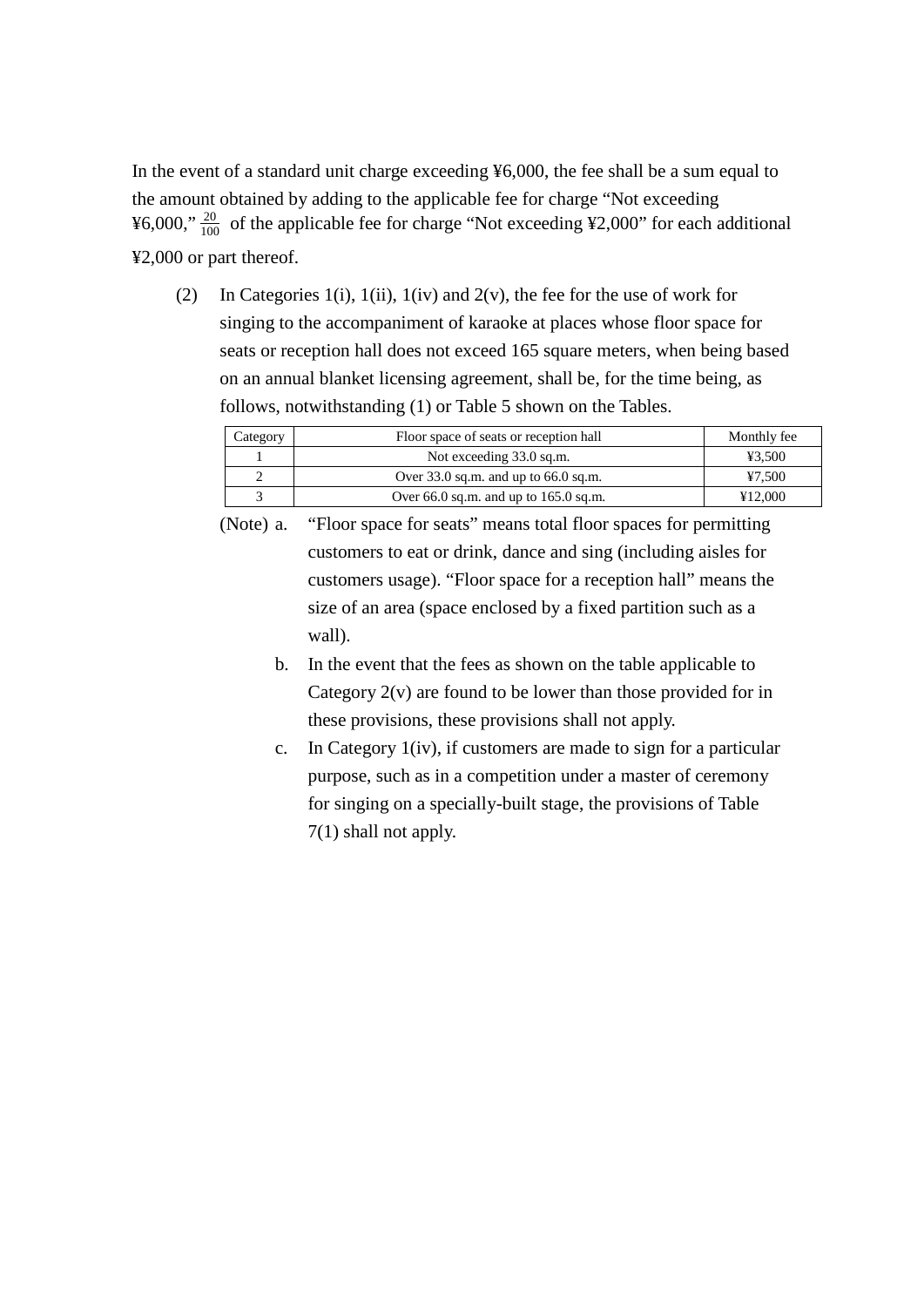# (ii) In the event above (i) does not apply

Table 8-1

In Category 1(i), the fee applicable to performance per work per use not exceeding 5 minutes

| Standard unit charge<br>Seating capacity<br>(Floor space) | Not exceeding $\text{\textsterling}1,000$ | Not exceeding ¥2,000 | Not exceeding ¥3,000 | For each additional<br>$¥1,000$ when<br>exceeding $43,000$ |
|-----------------------------------------------------------|-------------------------------------------|----------------------|----------------------|------------------------------------------------------------|
| Not exceeding<br>$20(30 \text{ sq.m.})$                   | 450                                       | 470                  | ¥80                  | ¥10                                                        |
| Not exceeding<br>$30(45 \text{ sq.m.})$                   | ¥80                                       | ¥90                  | ¥100                 | 420                                                        |
| $40(60 \text{ sq.m.})$<br>Not exceeding                   | ¥100                                      | ¥120                 | ¥140                 | 420                                                        |
| Not exceeding<br>60(90 sq.m.)                             | ¥120                                      | ¥140                 | ¥170                 | 430                                                        |
| Not exceeding<br>$80(120 \text{ sq.m.})$                  | ¥140                                      | ¥170                 | 4200                 | 430                                                        |
| 120(180 sq.m.)<br>Not exceeding                           | ¥190                                      | 4230                 | 4270                 | 440                                                        |
| 160(240 sq.m.)<br>Not exceeding                           | 4230                                      | ¥280                 | 4320                 | 450                                                        |
| Not exceeding<br>200(300 sq.m.)                           | ¥280                                      | ¥330                 | ¥390                 | 460                                                        |
| Not exceeding<br>$300(450 \text{ sq.m.})$                 | 4370                                      | ¥440                 | 4520                 | ¥80                                                        |
| Not exceeding<br>400 (600 sq.m.)                          | ¥450                                      | ¥550                 | 4640                 | 490                                                        |
| Exceeding<br>$500(750 \text{ sq.m.})$                     | ¥550                                      | ¥650                 | ¥770                 | ¥110                                                       |
| Exceeding $500(750 \text{ sq.m.})$                        | 4730                                      | ¥870                 | 41,020               | ¥150                                                       |

# Table 8-2

# In Category 1(ii), the fee applicable to performance per work per use not exceeding 5

minutes

|                                   | Standard unit charge                 | Not.                | Not.                | Not.                | <b>Not</b>           | <b>Not</b>           | <b>Not</b>           | For each additional                                     |
|-----------------------------------|--------------------------------------|---------------------|---------------------|---------------------|----------------------|----------------------|----------------------|---------------------------------------------------------|
| Seating capacity<br>(Floor space) |                                      | exceeding<br>¥1,000 | exceeding<br>¥3,000 | exceeding<br>¥5,000 | exceeding<br>¥10,000 | exceeding<br>¥15,000 | exceeding<br>¥20,000 | $45,000$ when<br>exceeding $\text{\textsterling}20,000$ |
| Not exceeding                     | $40(60 \text{ sq.m.})$               | ¥80                 | ¥100                | ¥120                | ¥140                 | ¥170                 | ¥190                 | 430                                                     |
| Not exceeding                     | 60 (90 sq.m.)                        | ¥90                 | ¥120                | ¥150                | ¥180                 | 4200                 | 4240                 | 430                                                     |
| Not exceeding                     | $80(120 \text{ sq.m.})$              | ¥110                | ¥150                | ¥180                | 4220                 | 4250                 | ¥280                 | 440                                                     |
| Not exceeding                     | 120(180 sq.m.)                       | ¥130                | ¥170                | 4210                | 4250                 | ¥290                 | ¥340                 | 450                                                     |
| Not exceeding                     | $160(240 \text{ sq.m.})$             | ¥170                | 4220                | ¥270                | ¥320                 | ¥370                 | ¥420                 | ¥60                                                     |
| Not exceeding                     | $200(300 \text{ sq.m.})$             | ¥190                | 4250                | 4320                | ¥380                 | ¥440                 | 4500                 | 470                                                     |
| Not exceeding                     | $300(450 \text{ sq.m.})$             | 4250                | ¥340                | 4420                | 4500                 | ¥580                 | 4660                 | 490                                                     |
| Not exceeding                     | 400(600 sq.m.)                       | ¥320                | ¥420                | 4520                | 4620                 | ¥720                 | ¥820                 | ¥110                                                    |
| Not exceeding                     | $500(750 \text{ sq.m.})$             | ¥370                | ¥490                | 4620                | ¥740                 | ¥860                 | ¥980                 | ¥130                                                    |
| Not exceeding                     | $750(1,125 \text{ sq.m.})$           | ¥490                | ¥650                | ¥820                | ¥980                 | 41,140               | ¥1,300               | ¥170                                                    |
|                                   | Exceeding $750(1,125 \text{ sq.m.})$ | 4620                | ¥820                | ¥1,020              | 41,220               | 41,430               | 41,630               | 4210                                                    |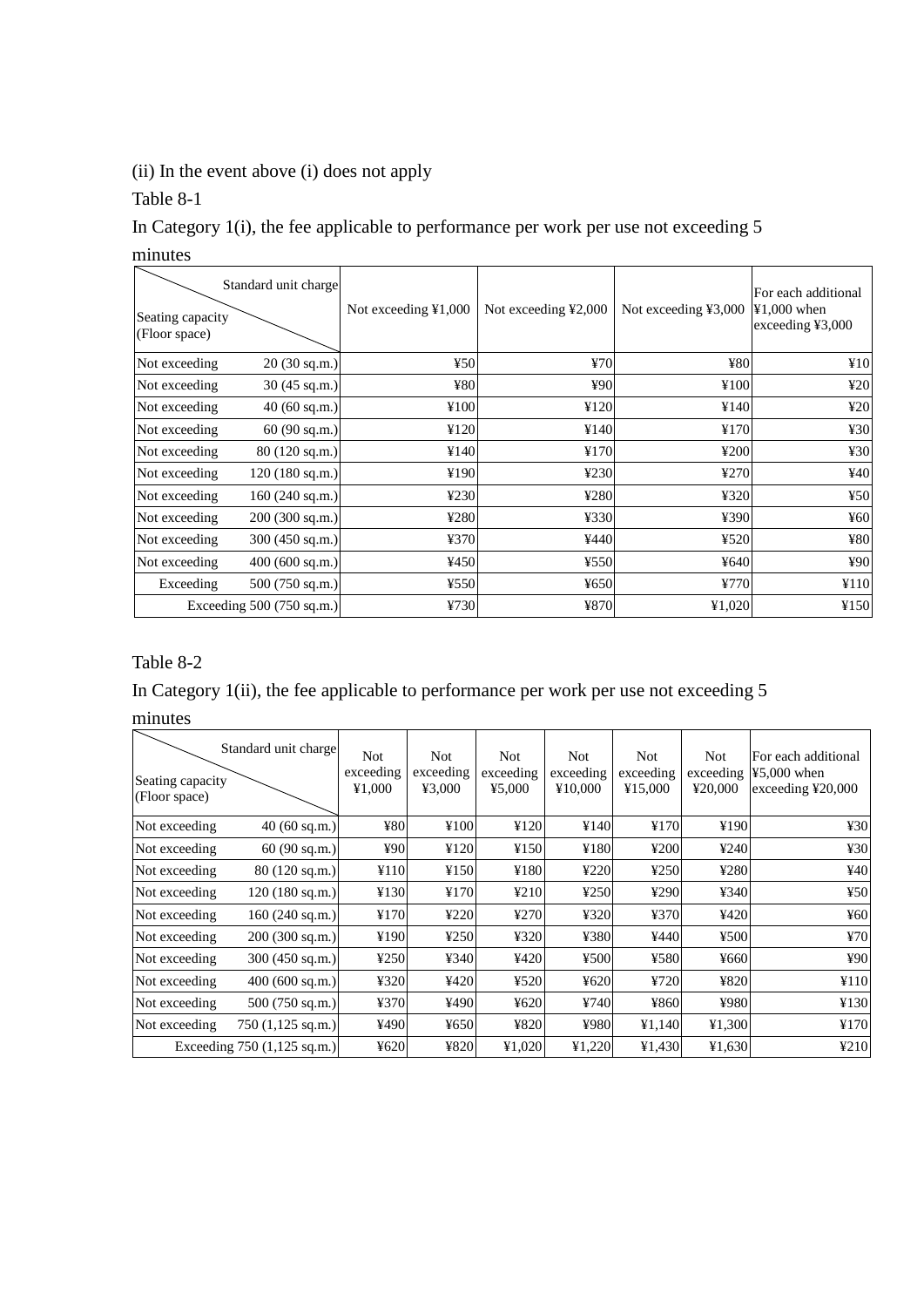# Table 8-3

In Category 1(iii), the fee applicable to performance per work per use not exceeding 5 minutes.

| Standard unit charge<br>Floor space | <b>Not</b><br>exceeding<br>¥1,000 | Not<br>exceeding<br>¥3,000 | <b>Not</b><br>exceeding<br>45,000 | <b>Not</b><br>exceeding<br>¥10,000 | <b>Not</b><br>exceeding<br>¥15,000 | <b>Not</b><br>exceeding<br>¥20,000 | For each additional<br>$45,000$ when<br>exceeding $\text{\textsterling}20,000$ |
|-------------------------------------|-----------------------------------|----------------------------|-----------------------------------|------------------------------------|------------------------------------|------------------------------------|--------------------------------------------------------------------------------|
| Not exceeding 45 sq.m.              | $\frac{1}{2}60$                   | ¥80                        | ¥100                              | ¥120                               | ¥140                               | ¥150                               | 420                                                                            |
| Not exceeding 60 sq.m.              | ¥80                               | ¥100                       | ¥120                              | ¥140                               | ¥170                               | ¥190                               | 430                                                                            |
| Not exceeding 90 sq.m.              | 490                               | ¥120                       | ¥150                              | ¥180                               | 4200                               | 4240                               | 430                                                                            |
| Not exceeding 120 sq.m.             | ¥110                              | ¥150                       | ¥180                              | 4220                               | 4250                               | ¥280                               | 440                                                                            |
| Not exceeding 180 sq.m.             | ¥130                              | ¥170                       | 4210                              | 4250                               | ¥290                               | ¥340                               | 450                                                                            |
| Not exceeding 240 sq.m.             | ¥170                              | 4220                       | ¥270                              | ¥320                               | ¥370                               | ¥420                               | ¥60                                                                            |
| Not exceeding 300 sq.m.             | ¥190                              | 4250                       | ¥320                              | ¥380                               | ¥440                               | 4500                               | 470                                                                            |
| Not exceeding 450 sq.m.             | 4250                              | ¥340                       | ¥420                              | ¥500                               | ¥580                               | ¥660                               | 490                                                                            |
| Not exceeding 600 sq.m.             | ¥320                              | ¥420                       | 4520                              | 4620                               | 4720                               | ¥820                               | ¥110                                                                           |
| Not exceeding 750 sq.m.             | ¥370                              | ¥490                       | 4620                              | ¥740                               | ¥860                               | ¥980                               | ¥130                                                                           |
| Not exceeding 1,125 sq.m.           | ¥490                              | 4650                       | ¥820                              | ¥980                               | ¥1,140                             | ¥1,300                             | ¥170                                                                           |
| Not exceeding 1,500 sq.m.           | 4620                              | ¥820                       | ¥1,020                            | 41,220                             | ¥1,430                             | 41,630                             | ¥210                                                                           |
| Exceeding 1,500 sq.m.               | ¥860                              | ¥1,140                     | ¥1,430                            | ¥1,720                             | 42,000                             | 42,280                             | ¥290                                                                           |

# Table 8-4

In Category 1(iv), the fee applicable to performance per work per use not exceeding 5 minutes.

|                  | Standard unit charge               |                 |            |            |            |            |            |                                        |
|------------------|------------------------------------|-----------------|------------|------------|------------|------------|------------|----------------------------------------|
|                  |                                    | Not.            | <b>Not</b> | <b>Not</b> | <b>Not</b> | <b>Not</b> | <b>Not</b> | For each additional                    |
|                  |                                    | exceeding       | exceeding  | exceeding  | exceeding  | exceeding  | exceeding  | $45,000$ when                          |
| Seating capacity |                                    | 42,000          | ¥4,000     | 46,000     | ¥10,000    | ¥15,000    | ¥20,000    | exceeding $\text{\textsterling}20,000$ |
| (Floor space)    |                                    |                 |            |            |            |            |            |                                        |
| Not exceeding    | 20(30 sq.m.)                       | 440             | 450        | 460        | 470        | ¥80        | 490        | 420                                    |
| Not exceeding    | $30(45 \text{ sq.m.})$             | $\frac{1}{2}60$ | 470        | ¥80        | 490        | ¥100       | ¥120       | 420                                    |
| Not exceeding    | $40(60 \text{ sq.m.})$             | 470             | ¥90        | ¥100       | ¥120       | ¥140       | ¥150       | 420                                    |
| Not exceeding    | 60(90 sq.m.)                       | ¥90             | ¥110       | ¥130       | ¥150       | ¥170       | ¥190       | 430                                    |
| Not exceeding    | $80(120 \text{ sq.m.})$            | ¥110            | ¥130       | ¥150       | ¥170       | 4200       | 4230       | 430                                    |
| Not exceeding    | $120(180 \text{ sq.m.})$           | ¥140            | ¥170       | 4200       | 4230       | 4270       | ¥300       | ¥40                                    |
| Not exceeding    | 160(240 sq.m.)                     | ¥180            | 4220       | 4250       | ¥280       | ¥320       | ¥370       | ¥50                                    |
| Not exceeding    | 200(300 sq.m.)                     | 4210            | 4250       | 4290       | ¥330       | ¥390       | ¥440       | $\frac{1}{2}60$                        |
| Not exceeding    | $300(450 \text{ sq.m.})$           | ¥280            | ¥330       | ¥390       | ¥440       | ¥520       | ¥590       | ¥80                                    |
| Not exceeding    | $400(600 \text{ sq.m.})$           | ¥340            | ¥420       | ¥480       | ¥550       | 4640       | ¥730       | ¥100                                   |
| Not exceeding    | $500(750 \text{ sq.m.})$           | ¥410            | ¥490       | ¥570       | ¥650       | ¥770       | ¥870       | ¥120                                   |
|                  | Exceeding $500(750 \text{ sq.m.})$ | ¥550            | ¥650       | ¥770       | ¥870       | ¥1,020     | ¥1,170     | ¥160                                   |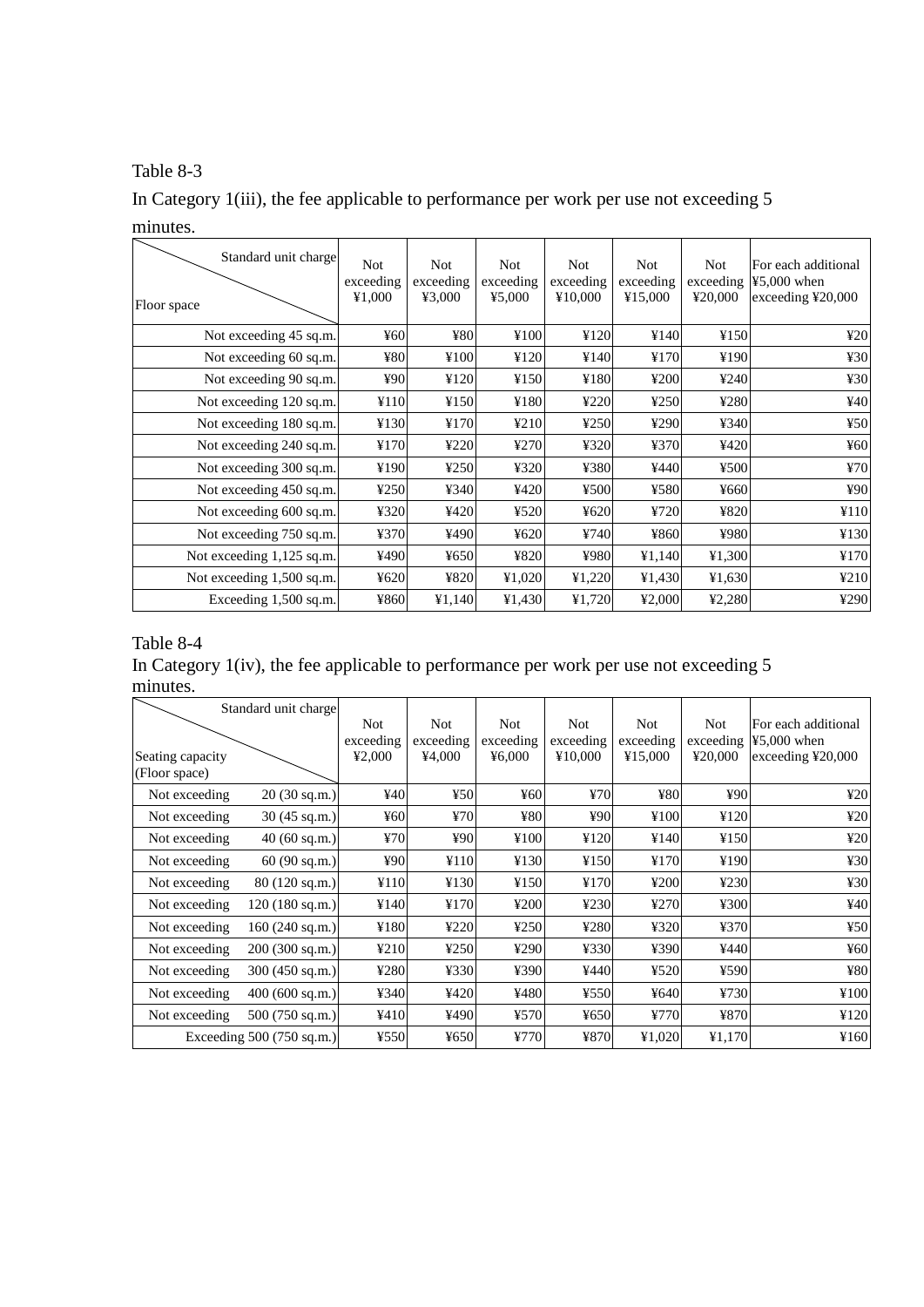### Table 8-5

In Category  $2(v)$  and  $3(vi)$ , the fee per work per use, not exceeding 5 minutes for performance or singing to the accompaniment of karaoke, or in Category 1(i), 1(ii) and 1(iv), the fee per work per use, not exceeding 5 minutes for singing to the

| Seating capacity<br>(Floor space) | Standard unit charge<br>Accommodation charge<br>$(C \text{category } 3(vi))$ | <b>Not</b><br>exceeding<br>¥5,000 | <b>Not</b><br>exceeding<br>¥10,000 | <b>Not</b><br>exceeding<br>¥15,000 | <b>Not</b><br>exceeding<br>¥20,000 | For each additional<br>$45,000$ when<br>exceeding ¥20,000 |
|-----------------------------------|------------------------------------------------------------------------------|-----------------------------------|------------------------------------|------------------------------------|------------------------------------|-----------------------------------------------------------|
| Not exceeding                     | 40 (60 sq.m.)                                                                | ¥90                               | ¥110                               | ¥130                               | ¥150                               | 420                                                       |
| Not exceeding                     | 80 (120 sq.m.)                                                               | ¥140                              | ¥170                               | ¥200                               | 4230                               | 430                                                       |
| Not exceeding                     | 120 (180 sq.m.)                                                              | ¥180                              | ¥220                               | ¥260                               | ¥290                               | 440                                                       |
| Not exceeding                     | 160 (240 sq.m.)                                                              | ¥230                              | ¥280                               | ¥330                               | ¥370                               | 450                                                       |
| Not exceeding                     | 200 (300 sq.m.)                                                              | ¥270                              | ¥330                               | ¥380                               | ¥440                               | $\frac{1}{2}60$                                           |
| Not exceeding                     | 300 (450 sq.m.)                                                              | ¥360                              | ¥440                               | 4510                               | ¥580                               | ¥80                                                       |
| Not exceeding                     | 400 (600 sq.m.)                                                              | ¥450                              | ¥540                               | ¥630                               | ¥720                               | 490                                                       |
| Not exceeding                     | 500 (750 sq.m.)                                                              | ¥540                              | ¥650                               | ¥760                               | ¥870                               | ¥110                                                      |
| Not exceeding                     | 600 (900 sq.m.)                                                              | ¥630                              | ¥760                               | ¥890                               | ¥1,010                             | ¥130                                                      |
| Not exceeding                     | 750 (1,125 sq.m.)                                                            | ¥720                              | ¥870                               | ¥1,010                             | ¥1,160                             | ¥150                                                      |
| Not exceeding                     | $1,000(1,500$ sq.m.)                                                         | ¥900                              | ¥1,080                             | ¥1,260                             | ¥1,440                             | ¥180                                                      |
| Not exceeding                     | $1,500$ (2,250 sq.m.)                                                        | 41,260                            | ¥1,520                             | ¥1,770                             | 42,020                             | 4260                                                      |
|                                   | Not exceeding $2,000 (3,000 \text{ sq.m.})$                                  | ¥1,620                            | ¥1,950                             | 42,270                             | 42,600                             | ¥330                                                      |
|                                   | Exceeding $2,000$ $(3,000 \text{ sq.m.})$                                    | ¥1,980                            | ¥2,380                             | ¥2,780                             | ¥3,170                             | ¥400                                                      |

accompaniment of karaoke.

### Table 8-6

The fee per work per performance applicable to performances in the facilities other than reception hall mentioned in Category 3(vi), by means of piano equipped with automatic performances mechanism and juke boxes (equipment allowing automatic performances by inserting a coin in a machine) and its similar one shall be calculated under the following table.

|                                | Accommodation charge        |                 |            |            |            |                                        |
|--------------------------------|-----------------------------|-----------------|------------|------------|------------|----------------------------------------|
|                                | $(C \text{ategory } 3(vi))$ | Not.            | <b>Not</b> | <b>Not</b> | <b>Not</b> | For each additional                    |
|                                |                             | exceeding       | exceeding  | exceeding  | exceeding  | $45,000$ when                          |
|                                |                             | ¥5,000          | ¥10,000    | ¥15,000    | ¥20,000    | exceeding $\text{\textsterling}20,000$ |
| Seating capacity (Floor space) |                             |                 |            |            |            |                                        |
| Not exceeding                  | 40 (60 sq.m.)               | 440             | 450        | ¥60        | 470        | ¥10                                    |
| Not exceeding                  | 80 (120 sq.m.)              | $\frac{1}{2}60$ | ¥80        | 490        | ¥100       | 420                                    |
| Not exceeding                  | 120(180 sq.m.)              | ¥80             | ¥100       | ¥120       | ¥130       | 420                                    |
| Not exceeding                  | $160(240 \text{ sq.m.})$    | ¥90             | ¥120       | ¥140       | ¥150       | 420                                    |
| Not exceeding                  | 200 (300 sq.m.)             | ¥110            | ¥140       | ¥160       | ¥180       | 430                                    |
| Not exceeding                  | 300 $(450 \text{ sq.m.})$   | ¥150            | ¥180       | 4210       | 4240       | 430                                    |
| Not exceeding                  | 400(600 sq.m.)              | ¥180            | ¥220       | 4260       | ¥290       | 440                                    |
| Not exceeding                  | $500(750 \text{ sq.m.})$    | ¥220            | ¥270       | ¥310       | ¥360       | 450                                    |
| Not exceeding                  | 600 (900 sq.m.)             | 4260            | ¥320       | ¥370       | ¥420       | 460                                    |